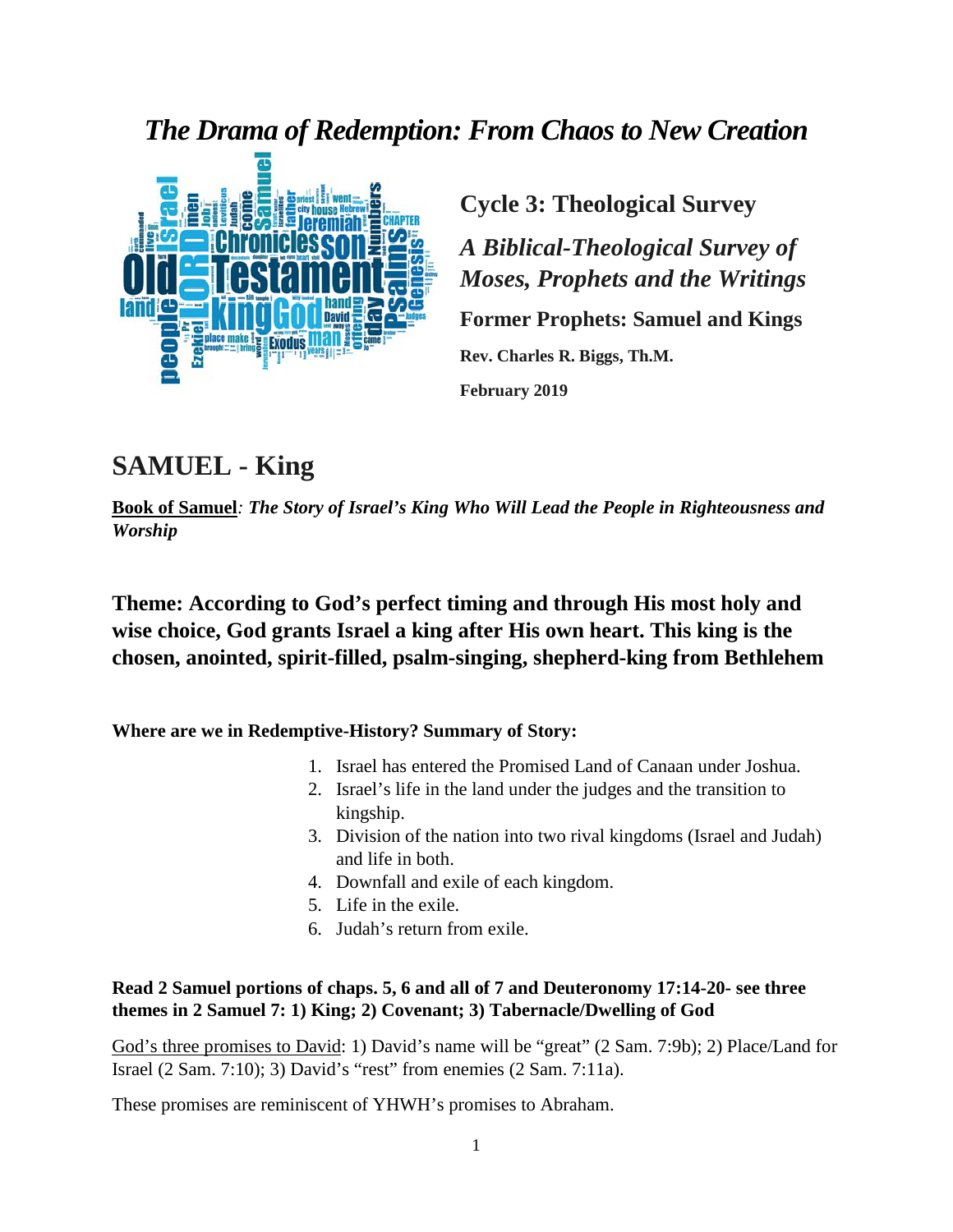# **\* KING \* COVENANT \* TABERNACLE/DWELLING \***

## **Are these promises of Davidic Covenant conditional/unconditional?**

- An unconditional "everlasting covenant" 2 Sam. 23:5; Psa. 89:33-37
- A conditional covenant  $-1$  Kings 2:4; 8:25; 9:4-5; Psa. 89:29-32
- Tension: How could it be both?
	- o Jesus Christ relieves tension: As God, the covenant God makes with man is unconditional, everlasting covenant; as man, the covenant God makes with man is conditional, and Jesus Christ fulfills all of the conditions on behalf of His people, the elect.
	- o Distinctions between General and Particular Election/Promises
		- General: To David's Seed
		- Particular: To Christ and all believing David's seed

**Date of Books**: ca. 1050 BC (time when Samuel began to write) – 970 BC (end of David's reign)

**Genre (s)**: Historical Narrative \* Preached History \* Theological History \* Inspired Hero Story

**Inspired Authors/Editors**: Samuel (1 Sam. 10:25; cf. 1 Sam. 25:1a), Nathan (2 Sam. 7:2; 12:1) and Gad (2 Sam. 24:11). *"Now the acts of King David, from first to last, are written in the Chronicles of Samuel the seer, and in the Chronicles of Nathan the prophet, and in the Chronicles of Gad the seer…"* (1 Chronicles 29:29).

**Link to Pentateuch:** Tabernacle  $\rightarrow$  Temple / Canaan  $\rightarrow$  Hebron  $\rightarrow$  Jerusalem/Zion (Leithart says that "the big story in the book of Samuel is the transition from tabernacle to temple").

**Linking to Judges:** *"In those days there was no king in Israel"* (17:6; 18:1; 19:1; 21:25). Furthermore, in those days, "everyone did what was right in his own eyes" (17:6; 21:25). The Book of Judges ended in anarchy—what would things be like in Israel under a monarch? Better?

**Redemptive-Historical Overview of Kings/Kingship:** Adam (King to have dominion as God's image-bearer); promise to Abraham (Gen. 17; 6, 16); A King shall come from Judah (Gen. 49:10); Details of Kingship in Moses (Deut. 17:14-20); Proto-typical "Judge-King" in Gideon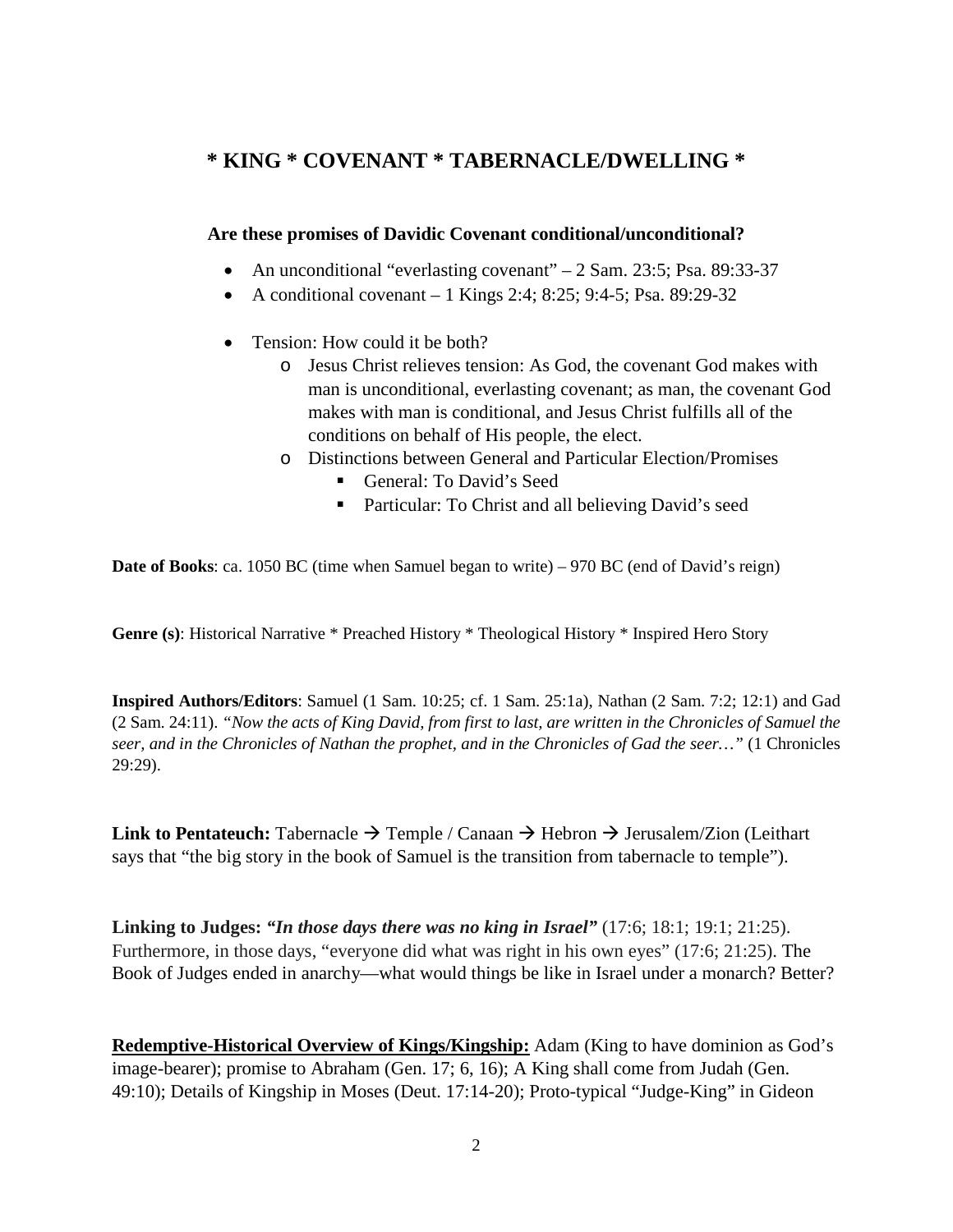(Judges 8); first "Anti-Judge-King" in Abimelech (Judges 9); Judges ends with "no king in Israel" (Judges 21); Hannah's song, she mentions a King and Messiah (1 Samuel 2:10); King Saul is first king of Israel (1 Samuel); David is chosen king of Israel who unites Judah and Israel and gives peace (2 Samuel 5-7).

# **Adam (King/Son, Gen. 1:26-28) Israel (Kingdom of Priests/Sons, Exo. 19:6) David (King of Israel-Judah/Son, 2 Sam. 5-7) Jesus Christ (King of Kings, God's Son, David's Greater Son, Matt. 1):**

*King David is speaking in this Psalm: "The LORD says to my Lord: "Sit at my right hand, until I make your enemies your footstool."* (Psalm 110:1).

ESV **Mark 12:35-37:** And as Jesus taught in the temple, he said, "How can the scribes say that the Christ is the son of David? 36 *David himself, in the Holy Spirit, declared, "' The Lord said to my Lord, Sit at my right hand, until I put your enemies under your feet.' 37 David himself calls him Lord. So how is he his son?"* And the great throng heard him gladly.

### **David as Chosen-Anointed-Spirit-Filled-Psalm-Singing-Shepherd-King**

1) David's Dynasty is promised through Covenant.

2) David is God's Son (2 Sam. 7:14)

3) David is the Anointed One of God

4) David's Rule is linked to Jerusalem/Mount Zion

5) David's monarchy was involved with plans for the Temple

6) David ruled over the 12 Tribes, emphasizing the unity of God's people

7) David's Empire is international.

8) David's Dynasty would endure forever.

**David as King-Savior:** With David's battle against Goliath of Gath (Philistine), we observe how the time of the judge-saviors have now given way to a powerful, anointed, Spirit-filled Champion who is King-Savior (progression from judge-deliverer-savior  $\rightarrow$  king-deliverersavior).

**David as Prototypical Priest-King (like Melchizedeck, Gen. 14):** David's office advances as he takes on the function of both king and priest; he becomes "priest-king" in the order of Melchizedek (Gen. 14). How so?

1. David wears a linen ephod (2 Sam. 6:14)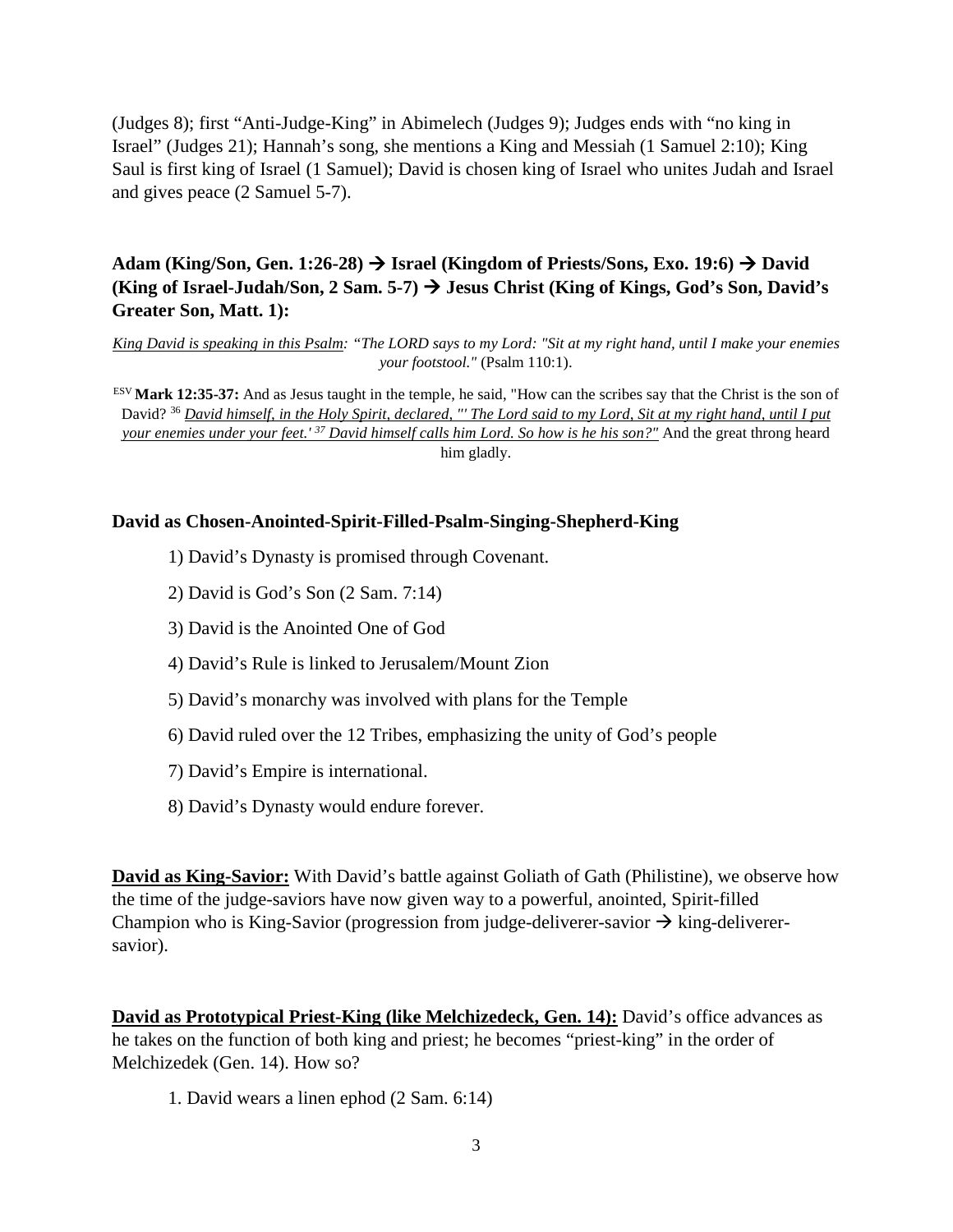- 2. David sacrifices burnt and peace offerings (2 Sam. 6:17-19)
- 3. David blesses the people as priests had done (2 Sam. 6:18; Numbers 6:24-26).

### **Thematic Outline:**

- God's Call to Adam in Genesis 1:26-28 to be His Anointed King over the earth (fulfillment of God's Sovereign, eternal decree (Psalm 2)
	- $\rightarrow$  God's Promise to Abraham that His Offspring will be Kings:
		- Genesis 17:6-7 (cf. Gen. 49; Numbers 23)
	- Moses' Promise in Deuteronomy: Deut. 17:14-20 (cf. Ruth 4)
		- $\rightarrow$  Hannah's Prayer: 1 Samuel 2:10
	- David's Last Words/Psalm of Thanksgiving: 2 Samuel 21-24

### **Outline**

### **PART 1**

- I. **Samuel** (1 Samuel 1-7): *The Birth and Faithful Life of God's Prophet-Priest*
- II. **Saul** (1 Samuel 8-15): *The Rise and Fall of the People's King*
- III. **David I** (1 Samuel 16-31): *The Rise of David and the Coming of the Kingdom*
- IV. **David II** (2 Samuel 1-20): see below
- V. **Kingdom** (2 Samuel 21-24): see below

### **PART 2**

- VI. **David's Rise to Power** (2 Sam. 1-4)- *"Wars and Rumors of Wars"* (Application: "Living-in-Between" of Promise and Fulfillment in the Church)
- VII. **David's Glorious Covenant Victories** (2 Sam. 5-10) *"Glories of God's Covenant Rule";*  The Davidic Covenant is the center focus of 2 Samuel (6-10)- (Application: "God's Covenant Faithfulness David's Dynasty and the Implications for God's People")

*David is like a new Adam in a new Eden (Jerusalem/Mt. Zion) who falls prey to a new temptation, the "lust of the eyes" and the "lust of the flesh" that sets the nation on a course toward a new exile from paradise* (adapted from Hamilton and Schreiner).

- VIII. **David's Sin and Rebellious House** (2 Sam. 11-20)- *"Private Family Affairs that Cry Out for Jesus Christ"* (Application: "Consequences of Sin on Family and Church").
- IX. **Epilogue** (2 Sam. 21-24)- "A Psalm" ("focused faith, last words, and final actions").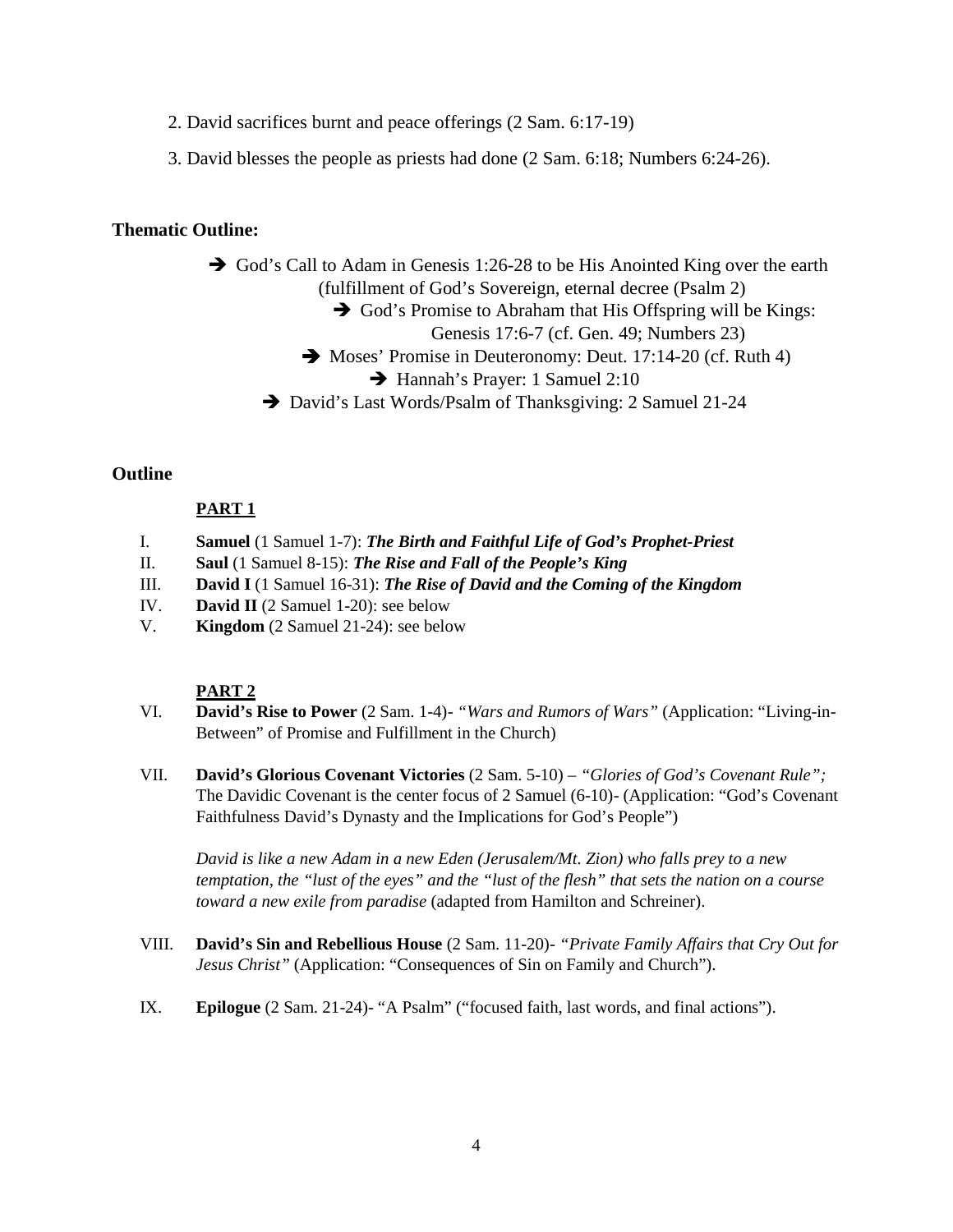A helpful picture from Willem Vangemeren helps us to learn the redemptive-historical way that YHWH revealed himself through prophets:





**Summary of Book:** According to God's perfect timing and through His most holy and wise choice, God grants Israel a king after His own heart. In the time of Samuel, though Israel was largely characterized by "doing what is right in their own eyes" (Judges 21:25), refusing to listen and to obey God's Word, nevertheless, God graciously and powerfully raises up Samuel. Samuel serves as a transition from the time of the judges to the monarchy. Samuel was to be the last of God's faithful judges (1 Sam. 7:15) to lead and deliver Israel; He will be the voice of God as Israel's prophet (1 Sam. 3:20; Acts 3:24); He will be the servant of God as Israel's priest (1 Sam. 2:35). As Judge, Priest, and Prophet, Samuel will anoint Israel's first king (1 Sam. 10:1), and her best king (1 Sam. 16:13). Samuel would be an example of God's covenant faithfulness to His people until his death. Though God's people are unfaithful, God remains faithful! (2 Tim. 2:13).

**Place of Book in Larger Redemptive-Historical Story** (Genesis 3:15; 17:6, 16; 49:10; Deuteronomy 17:14-20; 2 Samuel 7:12-13;): The Book of Samuel is a Tale of Two Kings. King Saul was the kind of king the sinful people wanted: one who was like the nations. King David was the kind of king that was a man after God's own heart. More broadly considered, Samuel is situated in Redemptive-History which is itself a Tale of Two Kings. Adam, God's first king was chosen to have dominion over the earth, to show forth to the world God's righteousness and rule as His vice-regent (deputy), but he rebelled against God's righteous rule. Christ was God's ultimate chosen king who would faithfully reveal God's reign and rule and be exalted to rule over heaven and earth.

### *"…He will give strength to his king and exalt the power of his anointed ["Messiah"]." (***1 Sam. 2:10b).**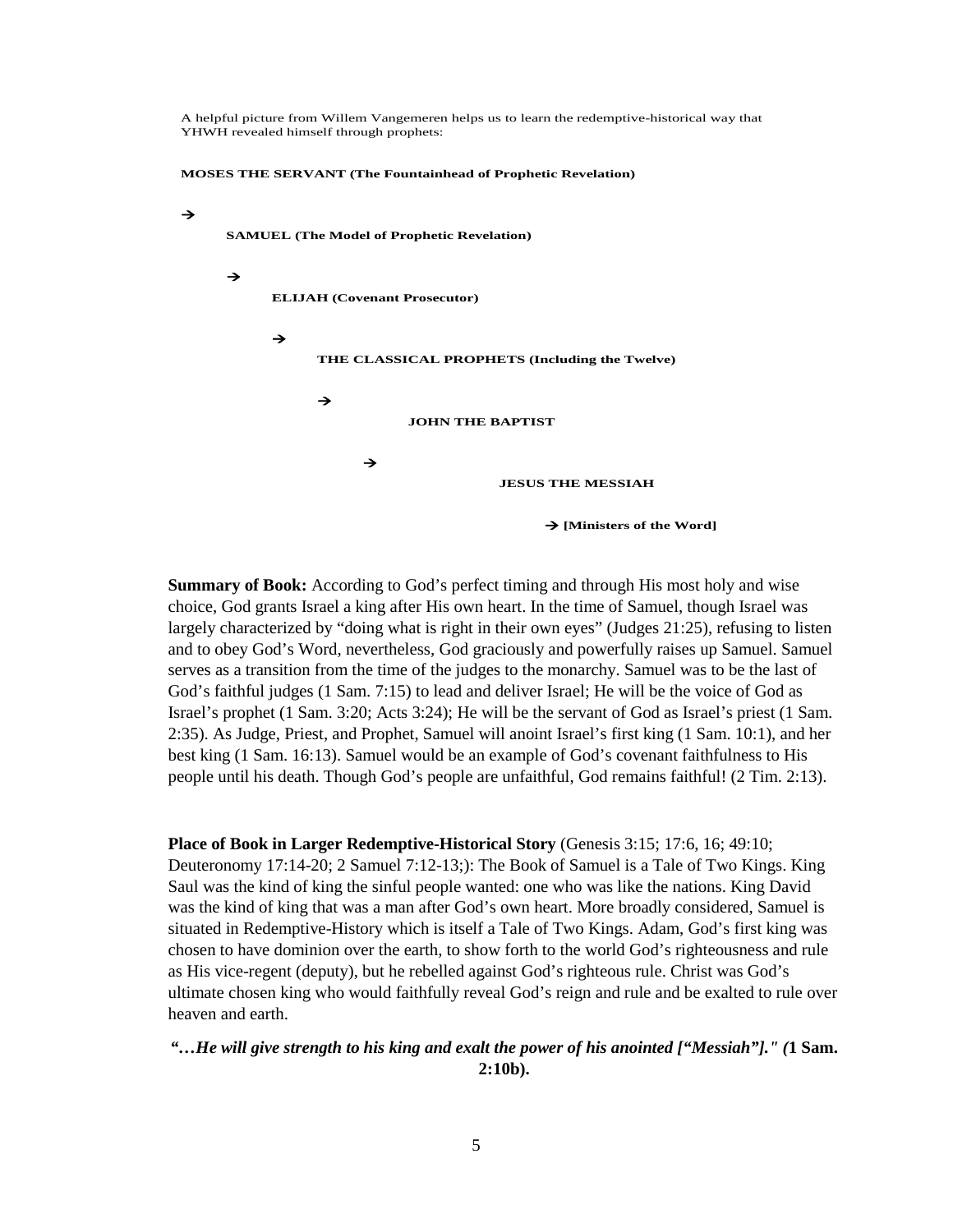It was God's holy desire to make His glory and goodness known in salvation. After the rebellion of God's first king, God proclaims the Gospel-good news of another king, Jesus Christ, who would come to destroy rebellion, sin, and all evil, and would rule and reign righteously over heaven and earth (Gen. 3:15). Though this promise is revealed progressively in Holy Scripture, it is clear that God had desired for His people to have a king (cf. Eph. 1:3-14; Phil. 2:5-11; Rev. 5:9-14). God promised Abraham that he would be the father of kings (Gen. 17:6, 16; also Jacob, 35:11), and from the Tribe of Judah was to come forth a ruler and king of the people (Gen. 49:10; Micah 5:2). In the time of Moses, God revealed more fully that when the people of Israel were settled in Canaan by His grace, God's king, the man after His own heart, would be further revealed to them. God revealed that though Israel would desire a king like the sinful nations around them, God would choose the right king for them. He would be a humble king, who would rule faithfully according to God's good and righteous law (Deut. 17:14-20). God revealed in the time of David that his heir would build God's dynasty-house and that he would reign eternally upon his throne (2 Sam. 7:12-16).

To Adam, God promised that his son would crush the head of all sin and evil. Through Abraham, God promised a people and a land, and that a king would rule over them. Through Moses he revealed a righteous law and rule for the king to rule by and exemplify in his life. Through David, he promised that this king would rule eternally on his throne. This righteous king, the Lord Jesus Christ, would be fully revealed as son of Adam (Luke 3:38), Son of Abraham (Matt. 1:1), Son of David (Matt. 1:1), heir to David's throne (Matt. 1:20; 21:15), Son of God (Luke 3:38; Matt. 3:17).

God's chosen king, Jesus Christ, chosen before the foundation of the world, would come in the fullness of time to reveal the true image of God faithfully, showing forth God's perfect and holy righteousness in word and deed. Jesus Christ would be both Son of God and Son of Man, honoring God in perfect obedience where His people had failed in their rebellion, and imputing His perfect righteousness to them. Jesus Christ would be both Son of God and Son of Man, offering himself as the final sacrifice to God, crushing the evil one, and definitively destroying all sin, death, and evil, freeing His people by His Spirit to love and live righteously before God in reliance upon His grace!

### *"To him who sits on the throne and to the Lamb be blessing and honor and glory and might forever and ever!" (Rev. 5:13b).*

### **Review/Highlights of Books of Samuel:**

- 1 Samuel 2 and 2 Samuel 22 are theological-thematic bookends for understanding Books of Samuel. Key Verses in Books of Samuel: **1 Samuel** 2:1-10  $\rightarrow$  3:1  $\rightarrow$  7:12  $\rightarrow$  12:24-25  $\rightarrow$  15:22- $23 \rightarrow 16:7 \rightarrow 31 \rightarrow 2$  Samuel 7:16-21  $\rightarrow$  11  $\rightarrow$  22:26-29, 36
- **Main Characters:**
	- 1) **YHWH**: Covenant Faithfulness in providing foundation of Covenant (because He is solid as a Rock), giving salvation to the repentant in Israel through Covenant promises, hearing the prayers of God's people and covenantally caring for them, and the providing a Chosen-Anointed-Spirit-Filled-Psalm-Singing-Shepherd-King from Bethlehem that will do all that David did not do, and undo all that sinners did in their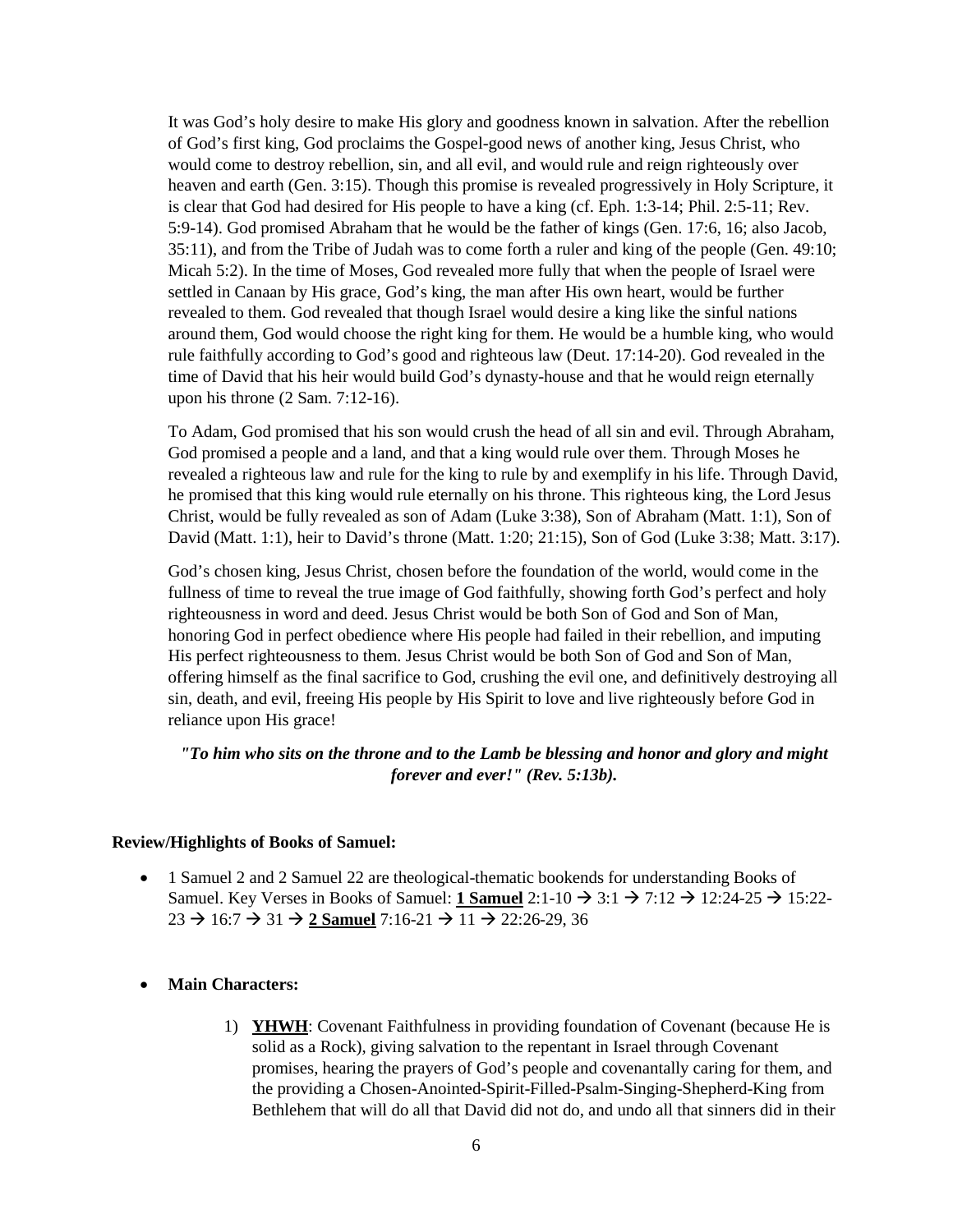rebellion against God. God is revealed as Sovereign King and Redeemer "over us"; A Rock and Fortress "for us"; An Anointed King "with us" through David, His Old Covenant Mediator.

- 2) **Samuel**: Importance of hearing and believing God's Word (Key verses: 1 Samuel 3:1, 12:20-24).
- 3) **Saul**: Tragic consequences of sin upon a supremely gifted man exposed to all the blessings of the Covenant of Grace who has no experience of God's saving grace (Key verses: 1 Samuel 15:22-23).
- 4) **David**: Faithful "man after God's own heart", yet flawed Chosen-Anointed-Spirit-Filled-Psalm-Singing-Shepherd-King from Bethlehem who will do much by God's strength and grace to honor God, but will ultimately fail, and yet will point forward to the need for His Greater Son, the Lord Jesus Christ (Key verses: 1 Samuel 13:14, 16:7).

**Important Gospel Point**: King David at his best is a typological-shadow-Messiah (Anointed King) over God's typological-shadow-Messianic Kingdom in Israel who reveals truly the outline, character and contours of the true Messianic King, the LORD Jesus Christ, and His righteous rule over His Messianic Kingdom.

• **What kind of government does YHWH rule over through His king?** A Theocratic-Covenantal-Constitutional-Anointed-Monarchy.\* Not merely political and militaristic, but most importantly religious and covenantally faithful to God's Word.

> \* Theocratic: God's Supreme and Sovereign Rule; Covenantal: Through a binding relationship of promise to be God to His people; Constitutional: According to God's Word; Monarchy: God's Anointed King (Messiah).

- **What kind of time was this in redemptive-history** (from time of Judges through the humiliation of God's people under Saul, then David's suffering and persecution, to the exaltation of King David in 2 Samuel 5)?
	- o Spiritually? Israel is blind (like Eli's eyes); time is characterized spiritually as "doing what is right in their own eyes".
	- o Socially? Lying, deception, wickedness, division like Eli's sons (and many examples in Book of Judges).
	- o Civil? Civil war, social unrest; constantly threatened by enemies (Philistines and Amalekites threaten Israel's lives and security/peace (shalom-well-being).
	- o Religious? Idolatry
- **What was the need for and purpose of God's King?** (Gen. 17:6-7; Numbers 23; Deut. 17:14- 20; 1 Sam. 2:10; 2 Sam. 23; 1 Kings 2:1-4). Israel needed a covenantally faithful, law-abiding,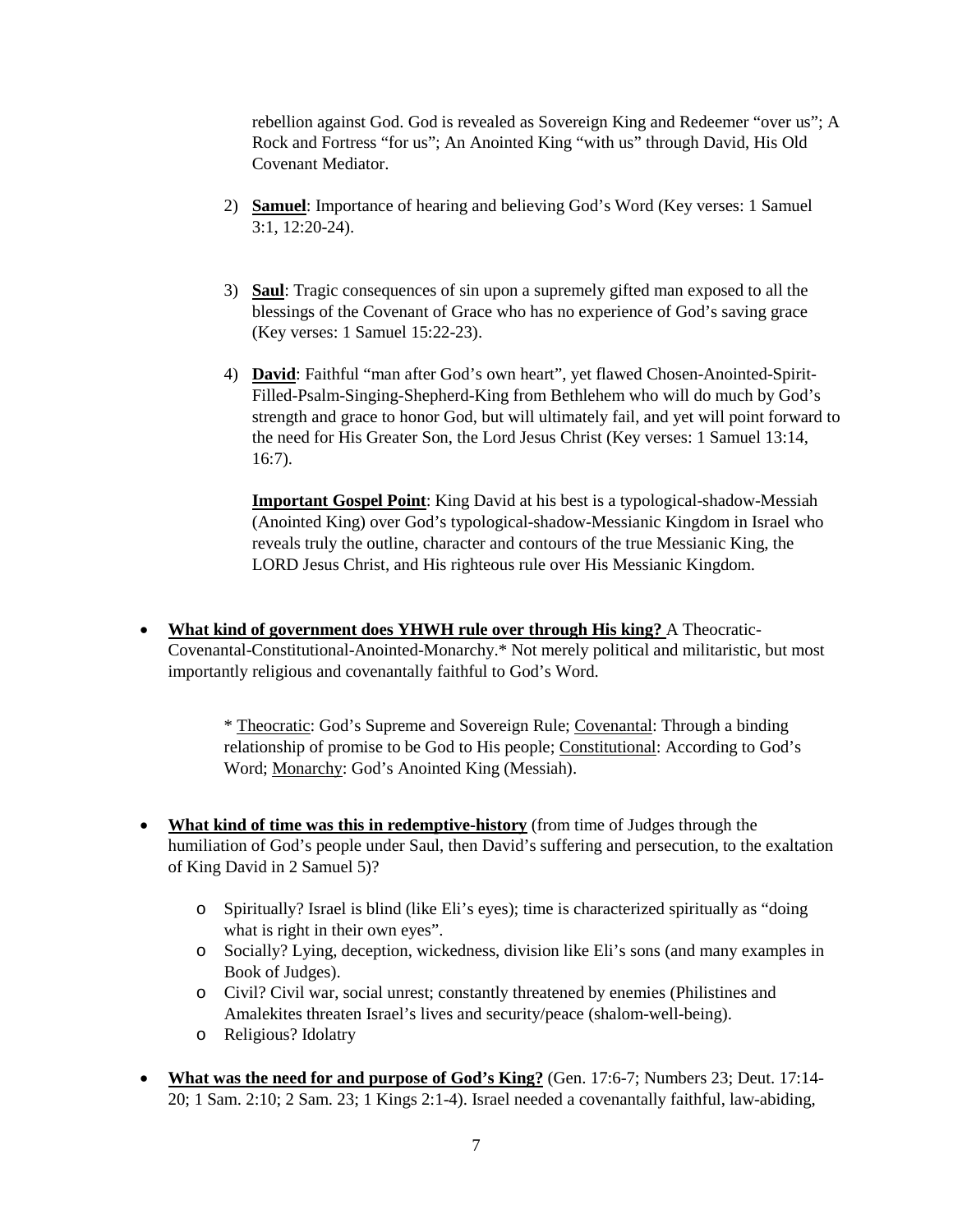law-enforcing, humble-hearted, watchful, submissive-accountable monarch who would rule over God's people on God's throne ("Immanuel-God with us") in humble submission under God's Word and according to God's wisdom (Deut. 17:14-20; cf. 1 Kings 2:1-4)

- o Spiritually: A king who is a "man after God's own heart" whose heart is fully devoted to God and to the good of His people. This king would bring life and obedience through righteous leadership in the fear of YHWH in reliance upon God's sweet covenantal grace (this ultimately is pointing upward and forward to the Son of God, the Lord Jesus Christ!).
- o Socially: King would unite the people in righteous living of holiness before the LORD.
- o Civilly? King would unite the people in a united and secure kingdom, bringing law and order, justice, equity, rest/peace (shalom) from enemies.
- o Religiously? King would encourage undivided hearts that worship/adore/serve YHWH alone in reliance upon God's grace alone.

### **Central/Heart/Meditative Passages for Reflection:**

*ESV Exodus 15:18 The LORD will reign forever and ever."*

*ESV 1 Samuel 15:28 And Samuel said to him [Saul], "The LORD has torn the kingdom of Israel from you this day and has given it to a neighbor of yours, who is better than you.*

*ESV 1 Samuel 24:20 And now, behold [to David from Saul], I know that you shall surely be king, and that the kingdom of Israel shall be established in your hand.*

*ESV 2 Samuel 7:16 [To David from YHWH] And your house and your kingdom shall be made sure forever before me. Your throne shall be established forever.'"*

*ESV 2 Samuel 7:21 [From David to YHWH] Because of your promise, and according to your own heart, you have brought about all this greatness, to make your servant know it.*

*ESV 2 Samuel 22:26-29: "With the merciful you show yourself merciful; with the blameless man you show yourself blameless; 27 with the purified you deal purely, and with the crooked you make yourself seem tortuous. <sup>28</sup> You save a humble people, but your eyes are on the haughty to bring them down. 29 For you are my lamp, O LORD, and my God lightens my darkness.*

*ESV 2 Samuel 22:36 You have given me the shield of your salvation, and your gentleness made me great.*

### **God's Self-Revelation**: How is the Triune God revealed?

**Major Themes about God:** *"There is none holy like the LORD; there is none besides you; there is no rock like our God."* (1 Sam. 2:2) - \* Sovereign Providence of God (1 Sam. 1:5, 6; 2:6-7) \* Presence of God (1 Sam. 1:3, 22) \* Power of God (Omnipotence, 1 Sam. 2:10) \* Covenant Promises of God (1 Sam. 1:19b; 2:1) \* Faithfulness of God \* Holiness of God (1 Sam. 2:2; 6:20) \* Decree of God \* Immutability of God \* Fear of God \* God's glory ("weightiness") \* God's surprising work in history (reversals of historical "norms", 1 Sam. 2:3-5, 8-10).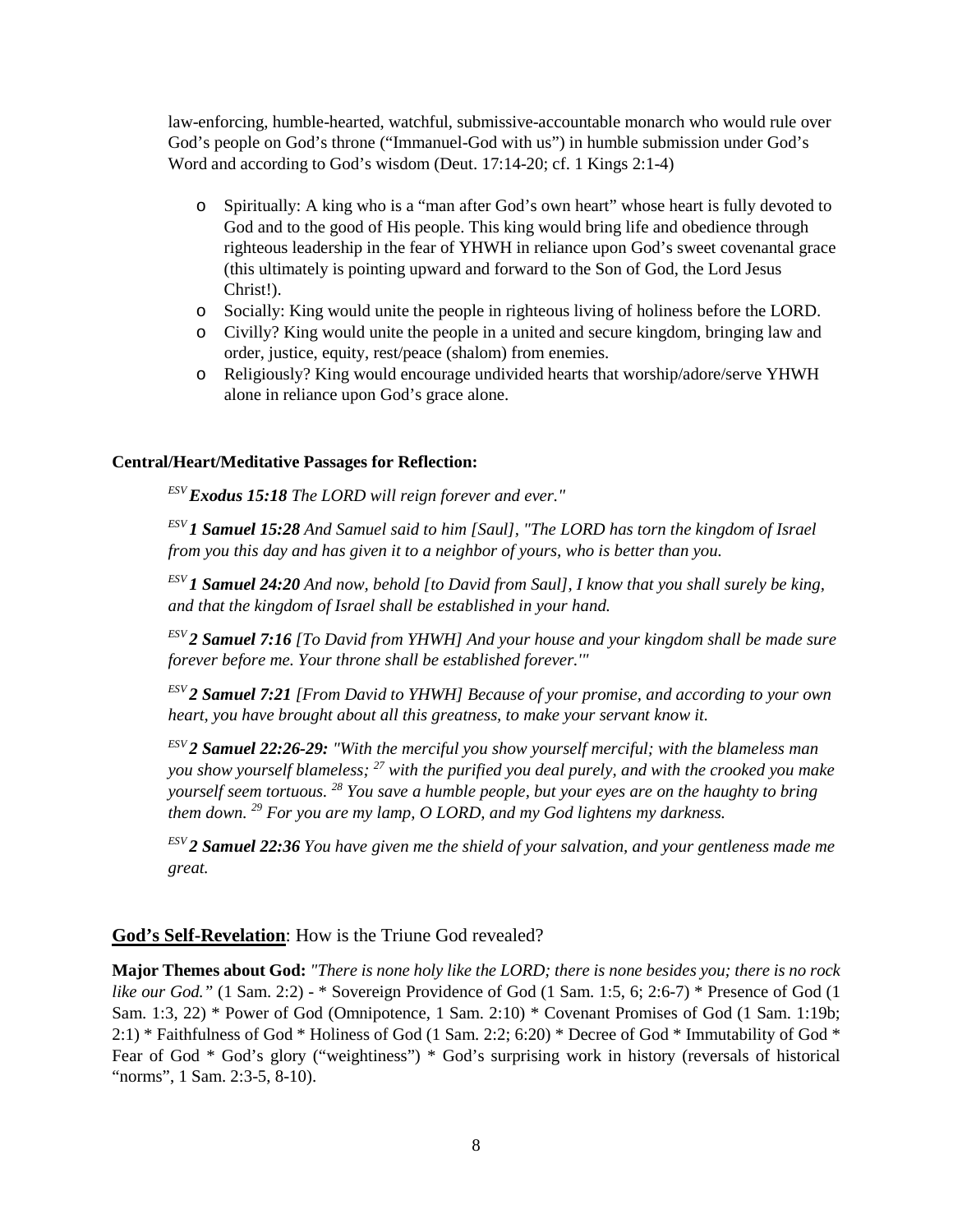Christ is revealed in the time of fulfillment:

*ESV Matthew 1:1 The book of the genealogy of Jesus Christ, the son of David, the son of Abraham.*

*ESV Luke 1:31-33: And behold, you will conceive in your womb and bear a son, and you shall call his name Jesus. 32 He will be great and will be called the Son of the Most High. And the Lord God will give to him the throne of his father David, 33 and he will reign over the house of Jacob forever, and of his kingdom there will be no end."*

*ESV Acts 2:29-36: "Brothers, I may say to you with confidence about the patriarch David that he both died and was buried, and his tomb is with us to this day. 30 Being therefore a prophet, and knowing that God had sworn with an oath to him that he would set one of his descendants on his throne, <sup>31</sup> he foresaw and spoke about the resurrection of the Christ, that he was not abandoned to Hades, nor did his flesh see corruption. 32 This Jesus God raised up, and of that we all are witnesses. 33 Being therefore exalted at the right hand of God, and having received from the Father the promise of the Holy Spirit, he has poured out this that you yourselves are seeing and hearing. 34 For David did not ascend into the heavens, but he himself says, "' The Lord said to my Lord, Sit at my right hand, 35 until I make your enemies your footstool.' 36 Let all the house of Israel therefore know for certain that God has made him both Lord and Christ, this Jesus whom you crucified."*

# **Man's Sinful Condition**: What is FCF (Fallen Condition Focus)?

Man needs a Savior-Deliverer to free him from bondage to enemies within and without, give rest and peace with God, and lead in all righteousness.

## **Pastoral/Practical-Experiential Wisdom**: How then should I live?

What are our hearts like before God? Let us desire to keep our eyes on Jesus, our faithful Messiah, Anointed One, Greater Son of David and by His shared anointing with us in union with Him, let us be men after God's own heart.

Let us rejoice: the hope for the future for sinners is a son of David, a Davidic King!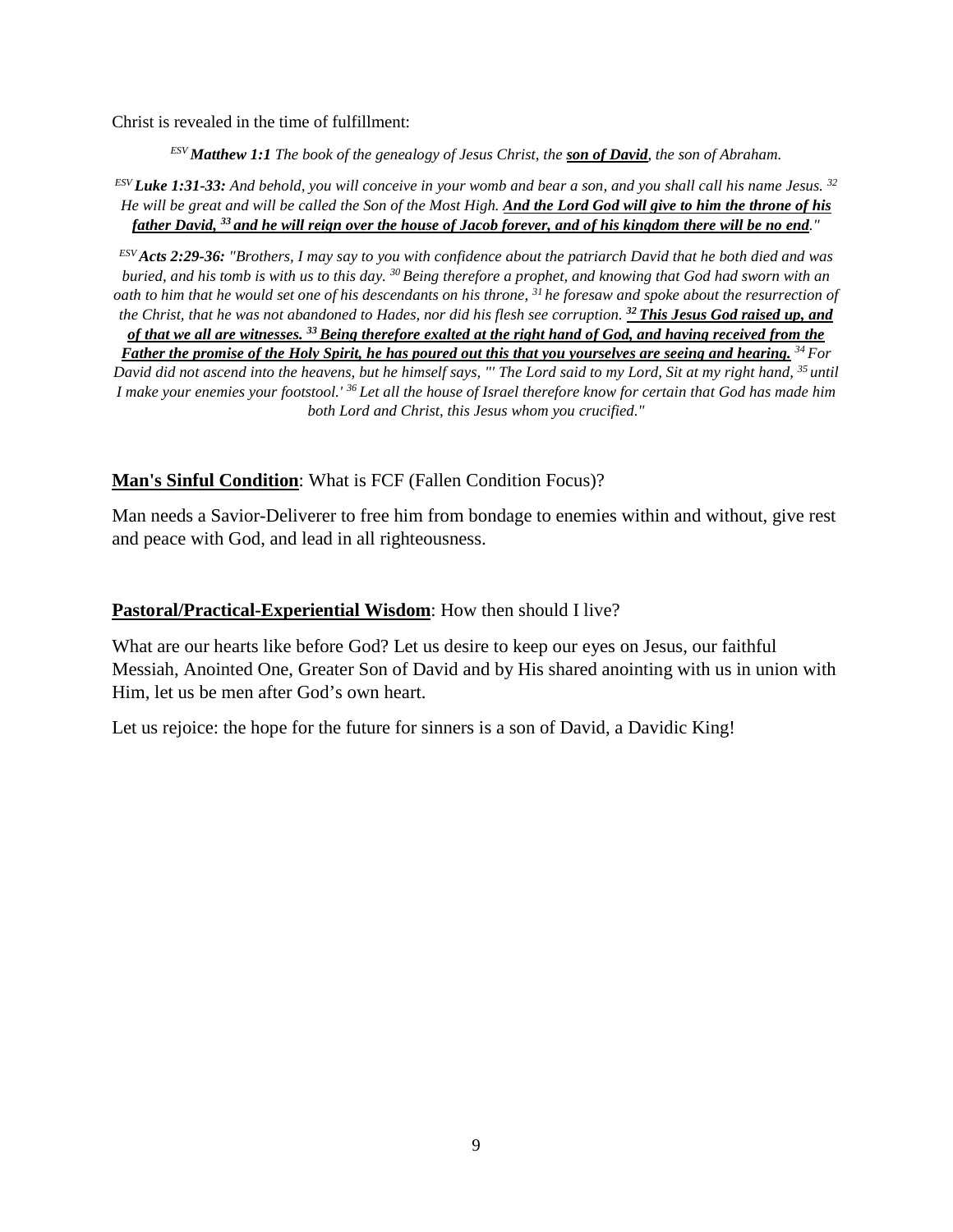#### **Book of Samuel- Biblical-Theological Summary- C. R. Biggs**

**1Sam. 1-7:** The Book of Samuel opens Hannah having a baby named Samuel and in chap.2, her song to the LORD is much like the Song of Deborah in Judges and the Song of Mary in the Gospels. In contrast to the faithfulness of Samuel as a deliverer of Israel, the priest Eli and his sons are disobedient to the LORD. Samuel grows in wisdom and stature before the LORD. In between the stories of Israel's faithful ones and unfaithful ones are the battles with the Philistines that begin in chapter 4. When Eli dies after the death of his sons it is a man from Benjamin that runs to tell him. The LORD plagues the Philistines by his presence in the ark just as he did to Pharaoh and to Egypt with Moses. Samuel and David are imperfect but seem to be faithful to the LORD just as Moses. In chapter 4, there is a use of the Hebrew word *kabod* meaning "heavy" and this is used of the LORD's hand, the appearance of Eli, and is ironically the opposite of Eli's grandson Ichabod.

**1Sam. 8-15:** The Israelites ask for a king and in doing so, the LORD says that they have rejected him. He gives to them Saul the Benjaminite (another negative reference to the Tribe of Benjamin). Saul is described in outward characteristics as tall, handsome, rich and seemingly very strong compared to David, the least of Jesse's house, a ruddy looking young man and a herder of sheep. In chapter 12 there is another reference to God's faithfulness in the Exodus and the unfaithfulness of the Israelites. Chapter 13 is vague about Saul's age and the time he ruled over Israel. In Chapter 14, Saul defeats the Philistines by night just as Gideon had done prior to him. Saul does not follow God's instructions in Deuteronomy as to how to dispose of the Amalekites: he takes their goods and says he does it in order to offer it to God (cf. Cain and Abel in Gen. 4). Samuel confronts Saul and tells him "to obey is better than sacrifice"). Saul is the man who does what is right in his own eyes just as the Book of Judges ended; he is the perfect complimentary king to Israel's disobedience.

**1Sam. 16-31:** In contrast to Saul, there is young and faithful David, one after God's own heart. He is not of the appearance of Saul, but he is obedient most of the time (which points toward another like David who will be obedient to the end). David fights against Goliath of Gath, one of the many giants in the land that Israel was afraid to fight. David wears no protection, but delivers Israel from the giant in the name and strength of the LORD. David makes a covenant with Jonathan and promises to spare his family just as Joshua had done to Rahab in Judges. Jonathan and David are very close and Jonathan spares David's life from Saul his father. David is faithful to the LORD's "Anointed" over Israel even though he seeks to kill him, showing David's understanding of the LORD's faithfulness and mercy to Israel. After the death of Samuel in chapter 25, things begin to fall apart in Israel. David takes Abigail, the wife of Nabal to be his wife. The Book of Samuel ends with the death of Saul to fulfill the word of the LORD made by Samuel the prophet and deliverer of Israel.

**2Sam. 1-10:** The sequel opens with David learning of Saul's death and he laments over his death in chapter 1. Chapter 3 begins the conflict between the House of Saul (Benjamin) and the House of David (Judah). This will culminate in the conclusion with a split between Israel and Judah. David spares Ishbosheth, son of Jonathan because of the covenant he made with him. In chapter 5 and 6, David restores the ark of God to Israel and takes Zion, to become the City of David. In chapter 7, Nathan the prophet tells David that from his family he will build the Temple and that David's kingdom will be everlasting. David has continually victories over the enemies of Israel, but this is to foreshadow the beginning of the inter-tribal warfare which is to come at the end of the book. Israel will turn upon each other as they did in the Book of Judges.

**2Sam. 11-20:** David is not perfect however as the faithful king over Israel. Throughout chapters 11-20, the author describes the sin that causes David to lose the leadership over Israel. He has Uriah the Hittite killed so that he may take his wife for himself. David's firstborn son is cursed by the LORD for his sin, but the LORD is faithful to his promises and gives to him another son named Solomon even though his relationship with Bathsheba began in adultery and murder. Tamar is raped by Amnon in chapter 13 and this begins the rise and fall of Absalom, David's son. Absalom has the power of the people behind him and he revolts against David and David flees from Jerusalem in fear. Israel and Judah are split between following Absalom and David; Absalom dies in chapter 18 and David mourns the death of his son and the beginning of the death of Israel. Chapter 20 begins with another revolt against David, the king Israel had requested from the LORD.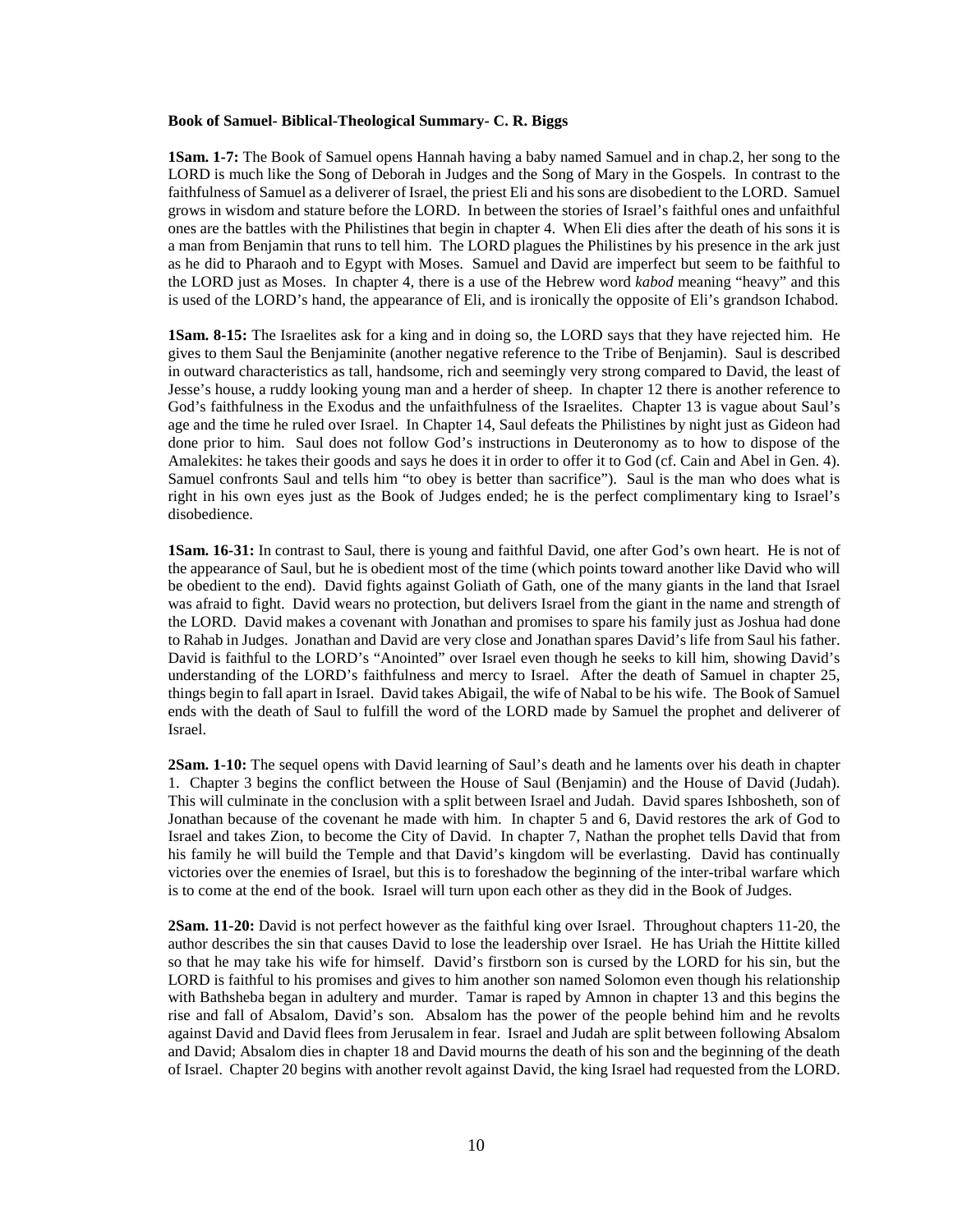**2Sam. 21-24:** Chapter 21 begins with a famine in the land sent by God because of Israel's disobedience (cf. Deut. 28:15ff). David spares Mephibosheth because of his covenant with Jonathan. David speaks to the LORD in chapter 22 a song of God the Rock (cf. Ps. 18), because the LORD has given him victory again and again over his enemies. The Book of Samuel ends with a list of David's mighty warriors that God provided him and in chapter 24, the anger of the LORD is kindled against Israel again. David sins in the eyes of the LORD by numbering the troops of Israel, he repents, but the LORD sends a pestilence. David the shepherd ends up causing the death of many of the sheep in Israel. The book ends with David building an altar to the LORD at Araunah's threshing floor.

### **OUTLINE**

### **I. Samuel, the Last of the Israelite Deliverers (1Sam. 1-7)**

- A. Elkanah the Ephraimite and his wife Hannah have a son (2Sam. 1)
- B. Eli the Priest and his two sons Hophni and Phineas (2Sam. 1)
- C. Hannah worships the LORD because he has provided her a child (2Sam. 2:1-10)
	- 1. Samuel ministers to the LORD with Eli the Priest (2:11-4:22)
	- 2. Eli's sons are wicked before the LORD (2:22-25)
	- 3. Samuel continued to grow in stature and favor with the LORD and man (2:26)
	- 4. Eli is warned from the LORD for his disobedience (2:27-2:36)
- D. The LORD calls Samuel to serve him as priest (3:1-4:1)
- E. Israel and the Philistines Battle in the Presence of the Ark of the Covenant (4:2-7:17)
	- 1. The Philistines defeat Israel (4:2-3)
	- 2. Israel brings the ark of the covenant to the camp and the Philistines are terrified (4:4-9)
	- 3. Israel is defeated and the ark is captured (4:11)
	- 4. Eli dies at 98 years old when he hears the ark has been captured (because he is *heavy*) (4:12-18)
	- 5. Eli's daughter-in-law gives birth to Ichabod: *the glory has departed from Israel* (4:19-22)
- F. The Philistines carry the ark of God to Ashdod and place it in the Temple of Dagon (5:1-5)
	- 1. The LORD plagues the Philistines (his hand was *heavy* upon the Philistines) (5:6-12)
	- 2. The Philistines send the ark back to Israel in Kiriath-jearim (5:13-6:21)
	- 3. Samuel tells Israel to put away foreign gods and turn to the LORD (7:3-4)
	- 4. Samuel gathers Israel at Mizpah and the LORD fights against the Philistines as he did in the Exodus from Egypt (7:5-11)
	- 5. Samuel sets a stone of help (Ebenezer) as a reminder that the LORD delivered Israel (7:12- 14)

### **II. Israel's Request for a King and the Anointing of Saul (1Sam. 8-15)**

A. Samuel's sons are disobedient and the Israelites ask for a king (8:1-9)

- B. The LORD tells the people through Samuel what they are to expect from a king (8:10-22)
- C. Saul, the son of Kish the Benjaminite told to go to Samuel (9:1-10)
- D. Samuel anoints Saul as the king over Israel (9:11-10:16)
- E. Samuel calls the people together at Mizpah to announce the Israelites' rejection of the LORD (10:17-21)
	- 1. Samuel introduces Saul to the people (10:22-10:27)
- F. Israel battles the Ammonites under Saul's command (11:1-11)
- G. Saul is inaugurated as king over Israel at Gilgal (11:12-12:5)
- H. Samuel reminds the people of the great deeds the LORD has done for Israel (12:6- 18)
	- 1. Samuel tells the people to obey the LORD with Saul as their king (12:19-25)
- I. Saul begins to reign in Israel and he offers a heinous sacrifice to the LORD (13:1-18)
- J. Saul and Jonathan battle the Philistines (13:19-14:15)
	- 1. Saul calls for the ark of God so that the LORD will deliver Israel (14:16-23)
	- 2. Saul calls for the people to vow that they will not eat and Jonathan disobeys (14:24-30)
	- 3. Saul defeats the Philistines and builds an altar to the LORD, but the LORD does not answer him (14:31-42)
	- 4. Saul confronts Jonathan after they are taken by the Philistines, released, but unsuccessful in thoroughly defeating the Philistines (14:43-52)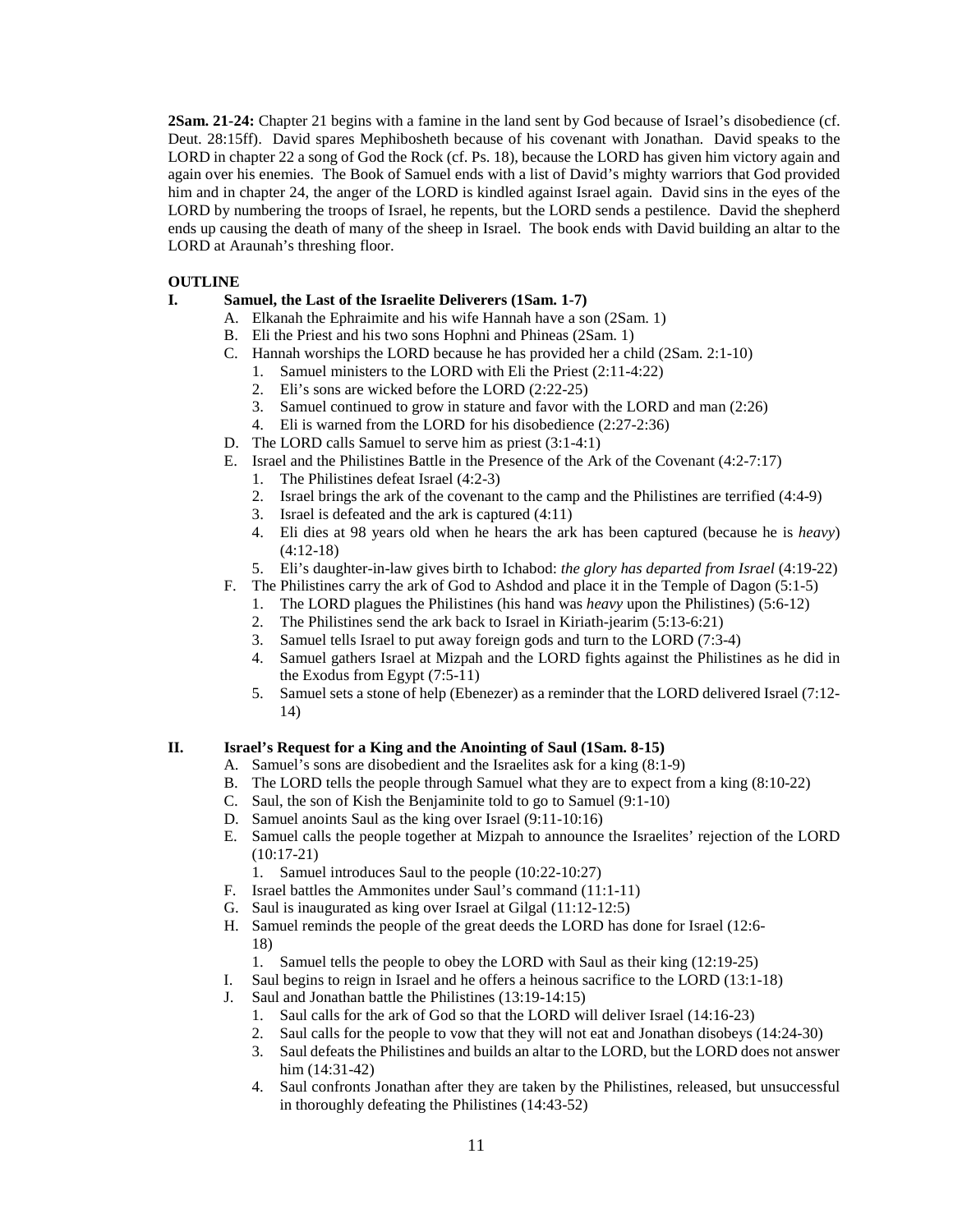### **III. The Kingdom of Saul and of David, the Man after God's own Heart (1Sam. 16-31)**

- A. Saul battles against the Amalekites (15:1-9)
- B. The LORD repents for making Saul King of Israel (15:10-35)
- C. Samuel confronts Saul for his sin of not utterly destroying the Amalekites (15:18-35)
	- 1. Saul is rejected by the LORD as King of Israel (15:26-31)
	- 2. Saul kills Agag in an attempt to appease the LORD (15:32-35)
- D. Samuel sent to Jesse the Bethlehemite to anoint his son as king (16:1-13)
	- 1. The LORD sends an evil spirit to afflict Saul and David plays the harp for Saul (16:14-23)
- E. Saul and David against Goliath of Gath, the Philistine (17:1-58)
	- 1. Goliath of Gath, the mighty Philistine warrior (17:1-11)
	- 2. David fights against Goliath and prevails against him in the Spirit of the LORD, but Saul stays in his tent (17:12-58)
- F. Jonathan and David make a covenant of friendship together (18:1-7)
	- 1. Saul is jealous of David and seeks to kill him (18:8-30)
- G. Jonathan protects David from his father's wrath (19:1-20:42)
- H. David hides from Saul in order to save his life and honor the LORD's "Anointed" (21:1-31:13)
	- 1. David eats the bread of the Presence when Abimelech meets him (21:1-6)
	- 2. David takes the sword of Goliath for protection (21:7-15)
	- 3. David hides in the cave of Adullam (22:1-5)
	- 4. David goes to the forest of Hereth (22:6ff)
	- 5. Saul confronts Ahimelech the priest for helping David escape (22:11-23)
	- 6. The LORD directs David to fight against the Philistines (23:1-14)
	- 7. Jonathan goes to David to strengthen him and they make a covenant at Horesh (23:15-24)
	- 8. David flees from Saul in the wilderness of Maon and then to the strongholds of Engedi, and spares Saul's life (23:25-24:15)
	- 9. Saul weeps because David has spared his life and understands that David is truly the LORD's Anointed King (24:16-22)
- I. Samuel's dies (25:1)
- J. David, Nabal and Abigail (25:2-35)
	- 1. Nabal dies (25:36-38)
	- 2. David makes Abigail his wife (25:36-42)
	- 3. David's other wives (25:43-44)
- K. Saul continues to seek David's life, Saul is confronted by David and he spares his life again (26:1-27:12)
- L. Israel battles against the Philistines again and Saul is afraid of them (28:1-25)
	- 1. The LORD does not answer Saul so he seeks the advice of a witch from Endor (28:8-14)
	- 2. The LORD allows Samuel to confront Saul and condemn him in the name of the LORD (28:15-25)
- M. David battles against the Philistines fearlessly and Saul is killed in battle (29:1-31:13)
	- 1. David routes the Philistines and they flee to Jezreel (29:1-11)
	- 2. David saves his wives from the Amalekites (30:1-31)
	- 3. The Philistines battle Israel, but Israel flees and Saul is killed in battle (31:13)

### **IV. David the True King of Israel (2Sam. 1-10)**

- A. David learns of Saul's death and he laments and mourns (2Sam. 1:1-27)
- B. David Inquires of the LORD to go up to Hebron (2:1-7)
- C. Ishbosheth, son of Saul is made king over Gilead (2:8-32)
- D. War between the House of Saul and the House of David and Ishbosheth is killed (3:1-4:12)
- E. David is formally anointed King of Israel by the people (5:1-25)
	- 1. David takes the city of Zion and it becomes the city of David (5:6-10)
	- 2. David is honored as King of Israel (5:11-16)
	- 3. The Philistines are defeated by David (5:17-25)
- F. David brings up the ark of God to the House of Abinadab (6:1-5)
	- 1. Uzzah is killed for touching the ark of God (6:6-11)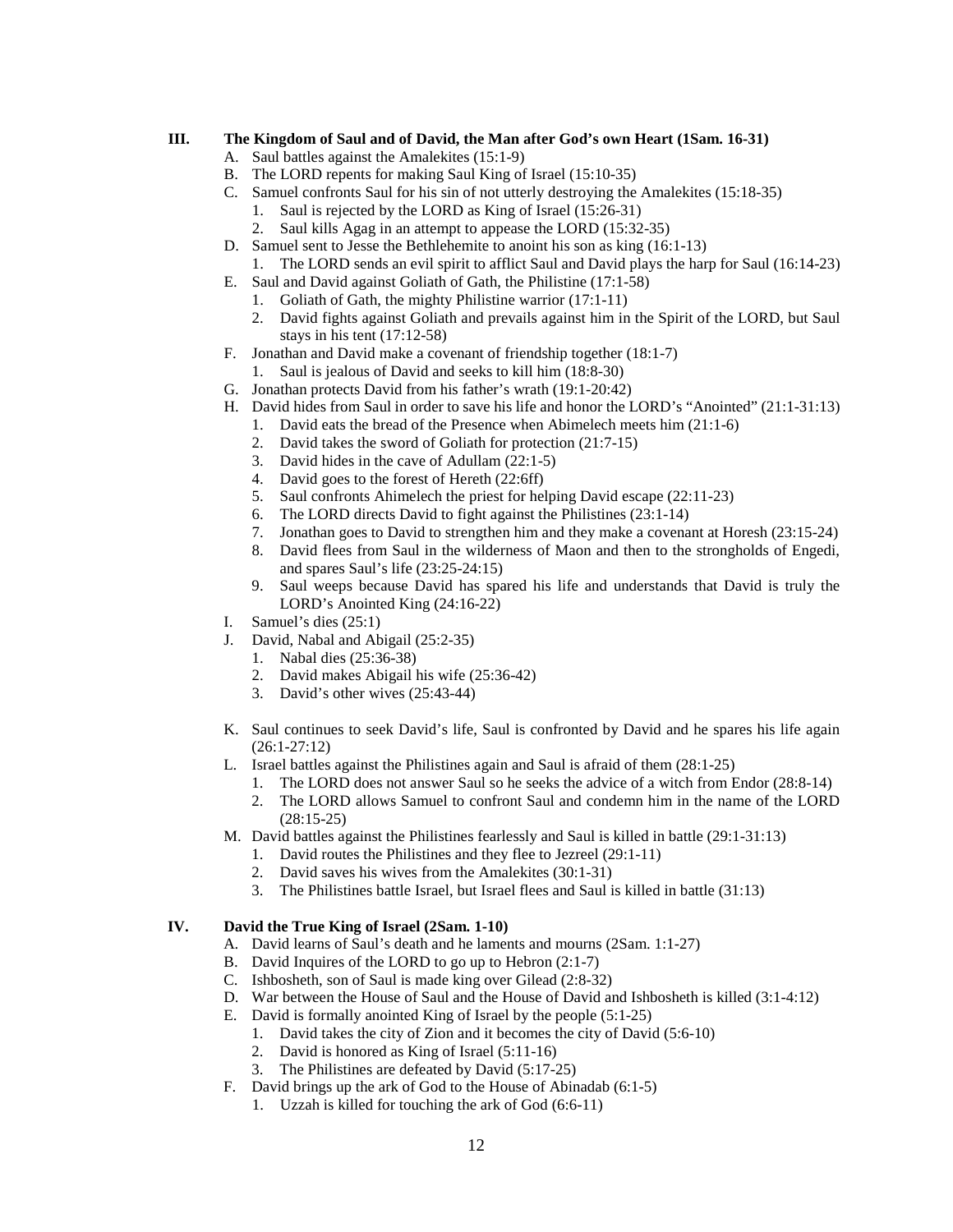- 2. The ark is brought to the city of David (6:12-23)
- G. David is king and the LORD gives him rest from his enemies (7:1-29)
	- 1. Nathan the prophet tells David of the Temple and his everlasting kingdom (7:4-17)
	- 2. David worships the LORD for his grace and mercy upon his life (7:18-29)
- H. David defeats all the enemies of Israel (8:1-10:19)
	- 1. The LORD gave David victory everywhere he went (8:1-18)
	- 2. David shows kindness and favor to the House of Saul because of his covenant with Jonathan (9:1-13)
- I. David defeats the Ammonites and the Syrians (10:1-19)

### **V. David's Sin and the Beginning of Chaos in the Kingdom of Israel (2Sam. 11-20)**

- A. David commits adultery with Bathsheba, the wife of Uriah the Hittite (2Sam. 11:1-27)
	- 1. David's unfaithfulness to God and Uriah; Uriah's faithfulness to God and David (11:2-13)
	- 2. David sends Uriah to the front to be killed (11:14-26)
	- 3. Bathsheba becomes the wife of David but what David had done displeased the LORD (11:27-28)
- B. Nathan's parable to David about his sin (12:1-14)
- C. The LORD strikes David's child because of his sin and he dies (12:15-23)
- D. David repents and the LORD gives to David a son: Solomon; the LORD continues to be faithful to David in spite of his sins (12:24-31)
- E. David's son Absalom the fair and the way to the throne of Solomon (13:1-20:26)
	- 1. Absalom, Tamar, and Ammon (13:1-39)
	- 2. Tamar is raped by Amnon; Absalom murders Amnon and flees (13:1-39)
	- 3. Joab returns Absalom to the court (14:1-33)
	- 4. Absalom revolts against David and he flees from Jerusalem (15:1-37)
	- 5. Absalom takes over Jerusalem, the City of David (16:1-23)
	- 6. Ahithophel is mislead by Hushai (17:1-29)
	- 7. David battles in the Forest of Ephraim (18:1-8)
	- 8. Absalom is killed and David mourns for him (18:9-33)
	- 9. David attempts to restore Israel that has been divided because of Absalom's attempt to take the throne (19:1-43)
	- 10. Judah and Israel are divided (19:41-43)
	- 11. The men of Israel follow Sheba, son of Bichri from Benjamin until his death; the men of Judah follow David (20:1-22)
	- 12. David's men after Sheba's death (20:23-26)

### **VI. Final Execution of Saul's Descendants and David's Throne is Secure (2Sam. 21-24)**

- A. Famine in the land (21:1-6)
- B. Saul's descendants are executed except Mephibosheth, son of Jonathan (21:7-14)
- C. The Philistines battle against Israel again; more giants are defeated like Goliath of Gath (21:15- 22)
- D. The Song of David to praise the LORD for his faithfulness to he and his family (22:1-51)
- E. The last words of David considering God's kingdom in Israel (23:1-7)
- F. David battles the Philistines and lists his mighty warriors (23:8-39)
- G. The anger of the LORD is kindled against Israel (24:1-25)
	- 1. The LORD directs David to number Israel and Judah (24:1-9; cf. 1 Chr. 21:1)
	- 2. David repents of his sin before the LORD (24:10-14)
	- 3. The LORD sends a plague upon Israel (24:15-17)
	- 4. David builds an altar to avert the plague from the people (24:18-25)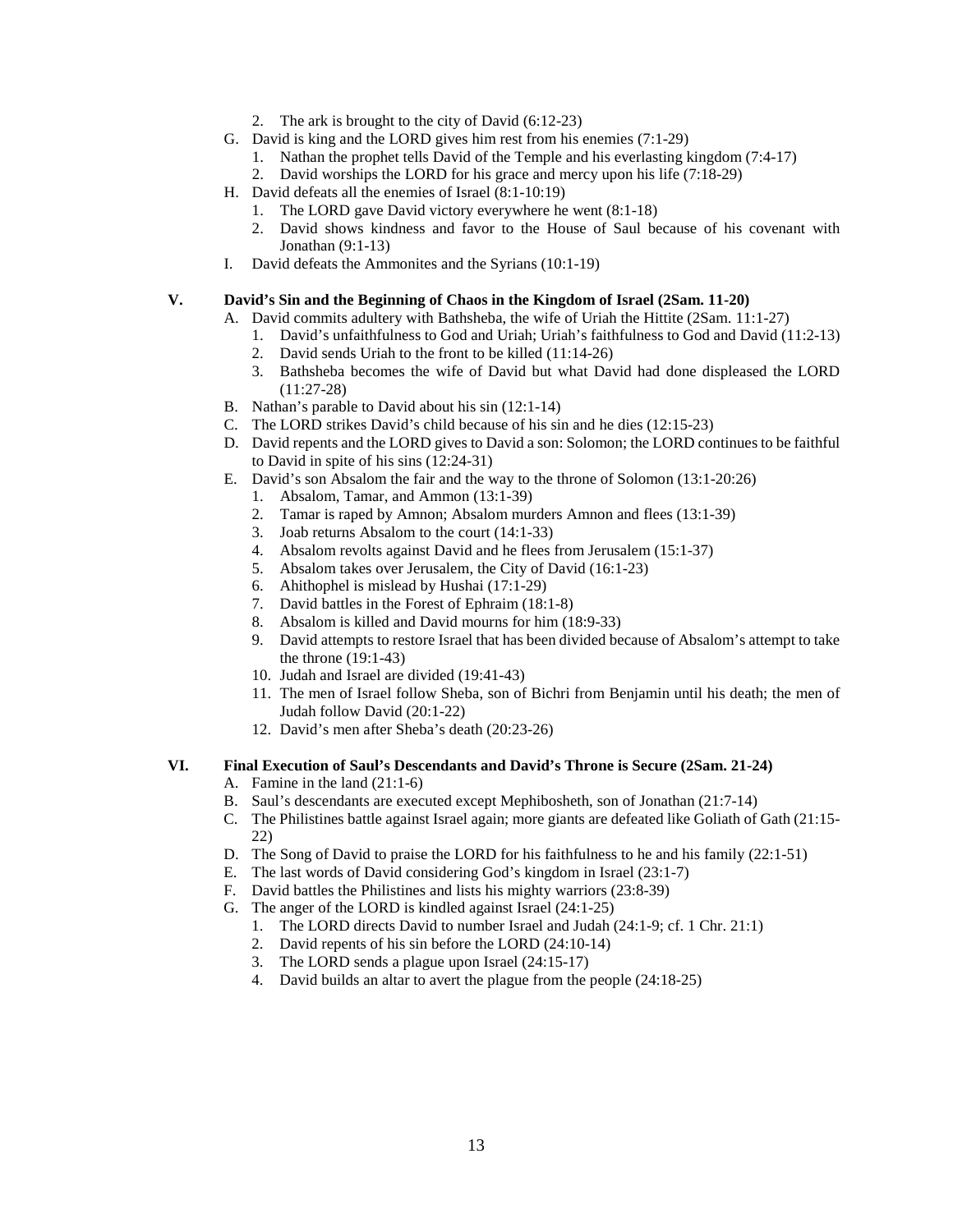# **Book of Kings** - **Exile**

# **Outline:**

| I. | Death of David/ Succession of Solomon (1Kings 1-12) |  |  |  |  |
|----|-----------------------------------------------------|--|--|--|--|
|----|-----------------------------------------------------|--|--|--|--|

- II. Kings of Israel and Judah: Increasing Apostasy in Leadership (1Kings 13-16)
- III. Elijah and Elisha (1Kings 17-2Kings 8)
- IV. Kings of Israel and Judah: Increasing Apostasy in Leadership (2Kings 9-17)
- V. The Last Kings of Judah/ The Righteous Reign of Josiah/ The Capture of Jerusalem by the Babylonians (2Kings 18-25)

# **Theme: "The Decline and Fall of the Davidic Empire"**

**Questions the Books of Kings Seeks to Answer: Why did we go into the exile? What about the promise of the land? What about the Kingdom promised in the land as an everlasting dynasty to David?!** S. Dempster describes Kings as the "dead end of exile". What we see in 1-2 Kings is a fall from a nearly paradisiacal state to exile (Thomas Schreiner). Our history in Kings opens up in a paradise setting, with a wise king, the son of David, who sits upon his throne attracting the nations to his great wisdom to be blessed by him. Then this great and wise king builds a permanent place for God to dwell in the temple in Jerusalem.

Has Israel progressed beyond Babylon since the days of Genesis (cf. Gen. 11:1-9)? The story began in Babylon and now Israel is in Babylon again (David Freedman).

# **\* KING \* COVENANT \* TABERNACLE/TEMPLE DWELLING**

## **King: Solomon's Glory and the Fading Glory of Israel-Judah's Kings.**

# **Covenant: Ministries of Elijah and Elisha**

**Temple/Dwelling: Solomon is David's Son, the Great Temple Builder**

**Key Verses: ESV 2 Kings 17:7-8:** *And this occurred because the people of Israel had sinned against the LORD their God, who had brought them up out of the land of Egypt from under the hand of Pharaoh king of Egypt, and had feared other gods 8 and walked in the customs of the nations whom the LORD drove out before the people of Israel, and in the customs that the kings of Israel had practiced.*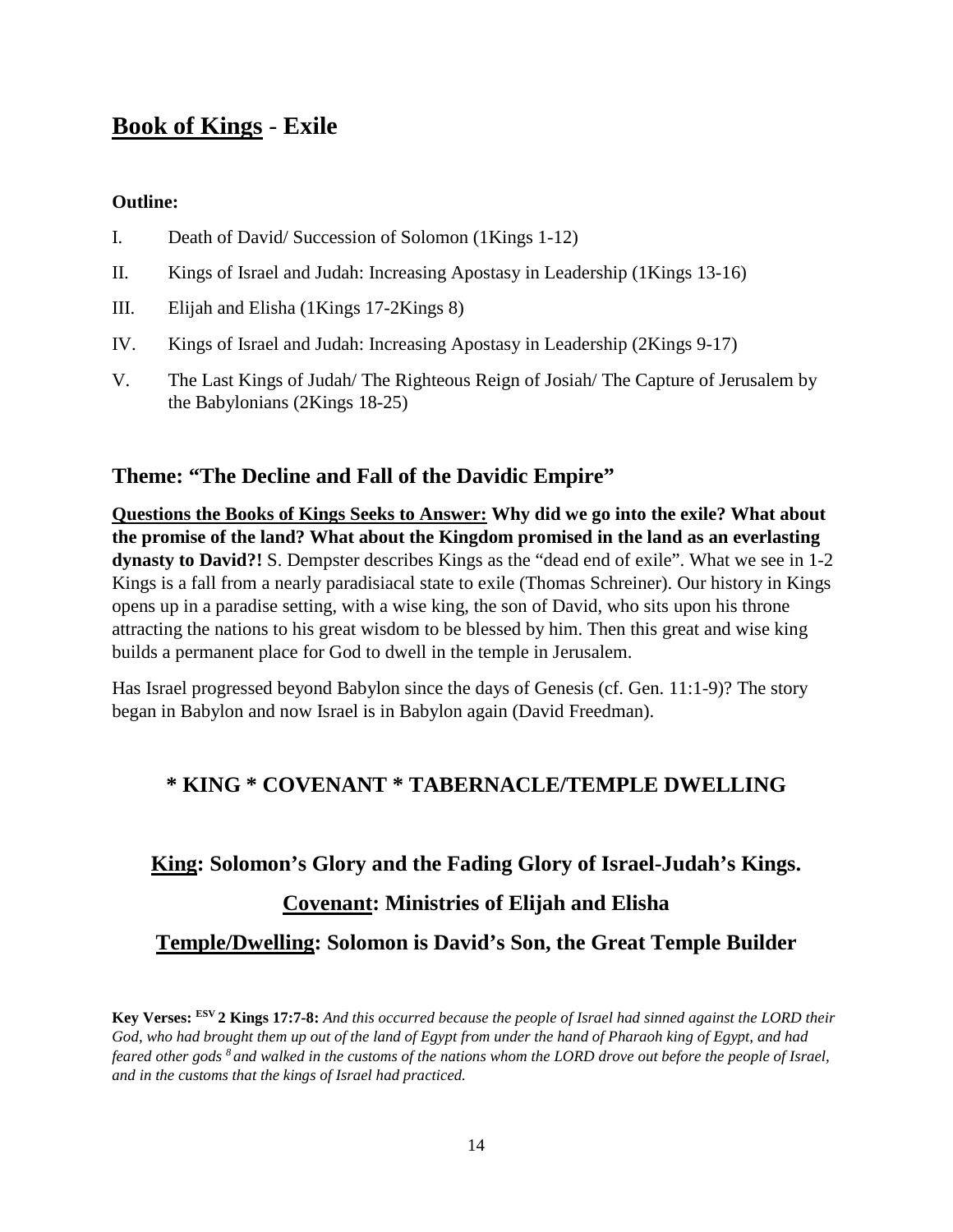**2 Kings 24:10-15, 25:27-30:** *At that time the servants of Nebuchadnezzar king of Babylon came up to Jerusalem, and the city was besieged. 11 And Nebuchadnezzar king of Babylon came to the city while his servants were besieging it, 12 and Jehoiachin the king of Judah gave himself up to the king of Babylon, himself and his mother and his servants and his officials and his palace officials. The king of Babylon took him prisoner in the eighth year of his reign 13 and carried off all the treasures of the house of the LORD and the treasures of the king's house, and cut in pieces all the vessels of gold in the temple of the LORD, which Solomon king of Israel had made, as the LORD had foretold. 14 He carried away all Jerusalem and all the officials and all the mighty men of valor, 10,000 captives, and all the craftsmen and the smiths. None remained, except the poorest people of the land. 15 And he carried away Jehoiachin to Babylon. The king's mother, the king's wives, his officials, and the chief men of the land he took into captivity from Jerusalem to Babylon.*

*… And in the thirty-seventh year of the exile of Jehoiachin king of Judah, in the twelfth month, on the twentyseventh day of the month, Evil-merodach king of Babylon, in the year that he began to reign, graciously freed Jehoiachin king of Judah from prison. 28 And he spoke kindly to him and gave him a seat above the seats of the kings who were with him in Babylon. 29 So Jehoiachin put off his prison garments. And every day of his life he dined regularly at the king's table, 30 and for his allowance, a regular allowance was given him by the king, according to his daily needs, as long as he lived.*

Where are we with the promises to Abraham: (1) A Seed (Solomon/Davidic Kings); (2) A Land (Israel's kings rule over land of promise); (3) A Blessing to the nations? Is Israel a light, or like the nations?

**Hope in YHWH's faithfulness. A line can be drawn from Adam to Jehoichin** (cf. Matthew 1). Because of God's faithfulness to Israel, there is hope in represented in Jehoichin, a kind of resurrection-hope for the future consummation of the kingdom!

**Thematic Outline:** Kings tells two parallel (often intersecting) stories of the downfall of Israel and Judah (William Fullilove):

The brightening and then fading glory of Solomon and His kingdom rule (1 Kings 1-11)  $\rightarrow$  Divided Kingdom (1 Kings 12-2 Kings 17)  $\rightarrow$  Exile (but with hope in YHWH's faithfulness, 2 Kings 25:27-30).

**Dates:** From the accession of Solomon to the Davidic Throne in 970 BC to the first wave of exile of Judah in ca. 597 BC (destruction of Jerusalem and Temple in 586 BC).

**Link with Moses/Pentateuch:** How Israel failed to remember God's words that Moses taught them to never forget, and were sent into exile because of the sins of their kings, and the idolatry of their own hearts. Particularly Deuteronomy 12:1-7, 13-14; 28 (blessings and curses of the Mosaic Covenant).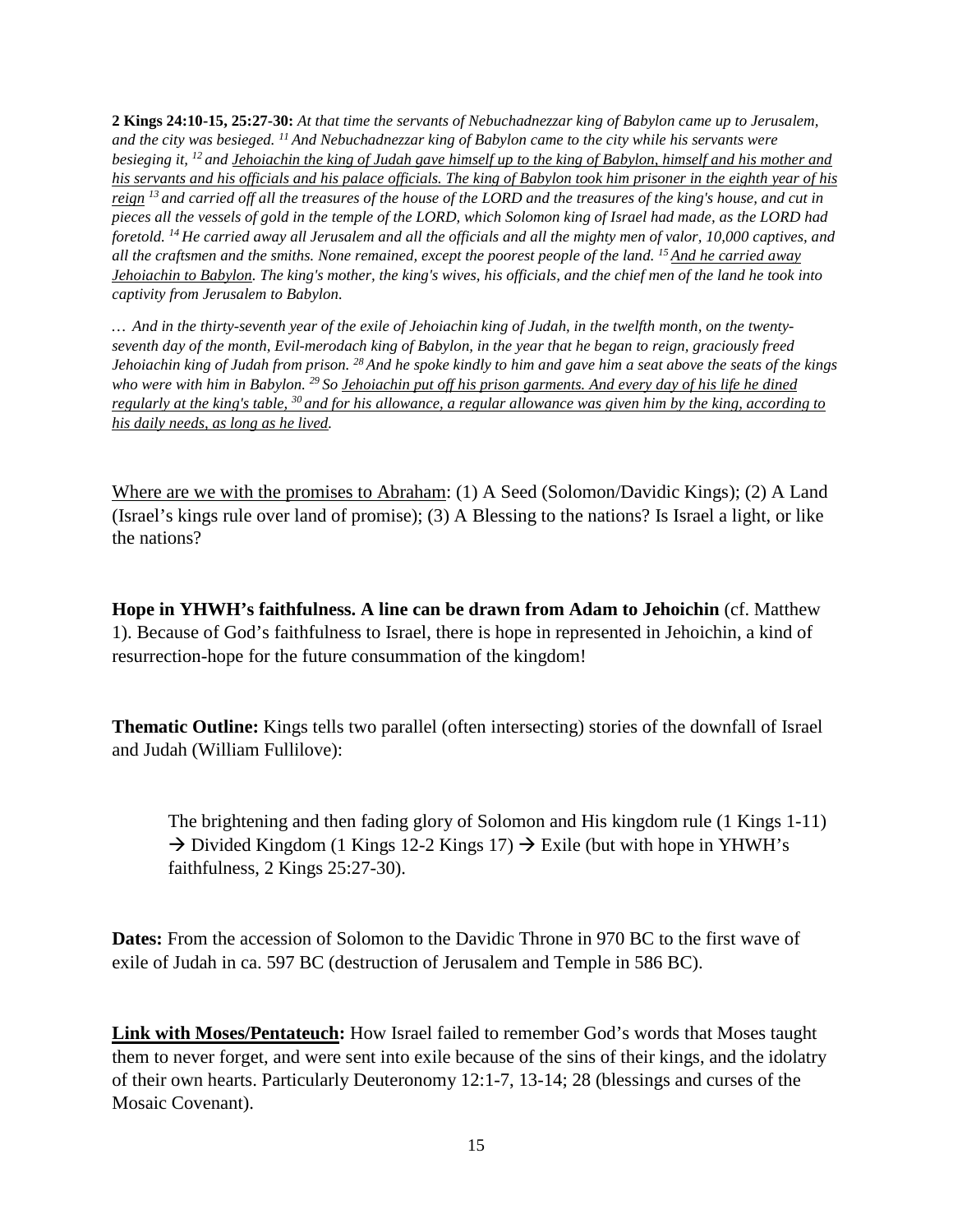**Temple:** Solomon's temple building is the first, or initial fulfillment of YHWH's promise to

David concerning his son in the Davidic Covenant (2 Sam. 7:12-18). Solomon's temple is the fulfillment of Deuteronomy 12, and the building and establishing of it (1 Kings 6-8) links the Mosaic and Davidic Covenants together as part of the larger Covenant of Grace. Mt. Sinai and Mt. Zion are linked as YHWH's chosen worship place. It is an enigma that Solomon was both the "perfecter of Israel's glory and the architect of its destruction" (G. Goldsworthy).

**Link with Prophets:** Ministries of Elijah and Elisha and the back story and historical context for the Latter Prophets, Isaiah, Jeremiah and Ezekiel.

**Link with Coming of Christ and Time of Fulfillment:** "With the fall of the Israelite state [under Solomon], the dawn of the New Testament age had virtually begun. For, after the exile, though many attempts to revive the past would be made, it would eventually become clear that the visible carrier of the promises would not finally be physical Israel ["general Israel"] as such, but a community of faith [an elect remnant, or "particular Israel"]. In retrospect this had always been so. The exile would underline this biblical truth" (William Dumbrell).

# **Repetition to Accentuate Apostasy in Israel/Judah:**

*ESV 1 Kings 15:3 And he walked in all the sins that his father did before him, and his heart was not wholly true to the LORD his God, as the heart of David his father. / ESV 1 Kings 15:26 He did what was evil in the sight of the LORD and walked in the way of his father, and in his sin which he made Israel to sin. / ESV 1 Kings 15:34 He did what was evil in the sight of the LORD and walked in the way of Jeroboam and in his sin which he made Israel to sin.*

**Israel's Kings:**

**Jeroboam I (930-909)- Apostasy (1 Ki. 15-16) Nadab (909-908)- Apostasy (1 Ki. 15:25-31) Baasha (908-886)- Apostasy (1 Ki. 15:32-16:7) Zimri (885)- Apostasy (1 Ki. 16:15-20) Omri (885-874)- Apostasy (1 Ki. 16:21-28) Ahab (874-853)- Increasing Apostasy (1 Ki. 16:29-22:53) Jehoram (852-841)- Apostasy (2 Ki. 8:16-24) Jehu (841-814) Jehoahaz (814-798) Jehoash (798-782)- Apostasy (2 Ki. 13:10-13) Jeroboam II (793-753)- Apostasy (2 Ki. 14:23-29) Zechariah (753)- Apostasy (2 Ki. 15:8-12)**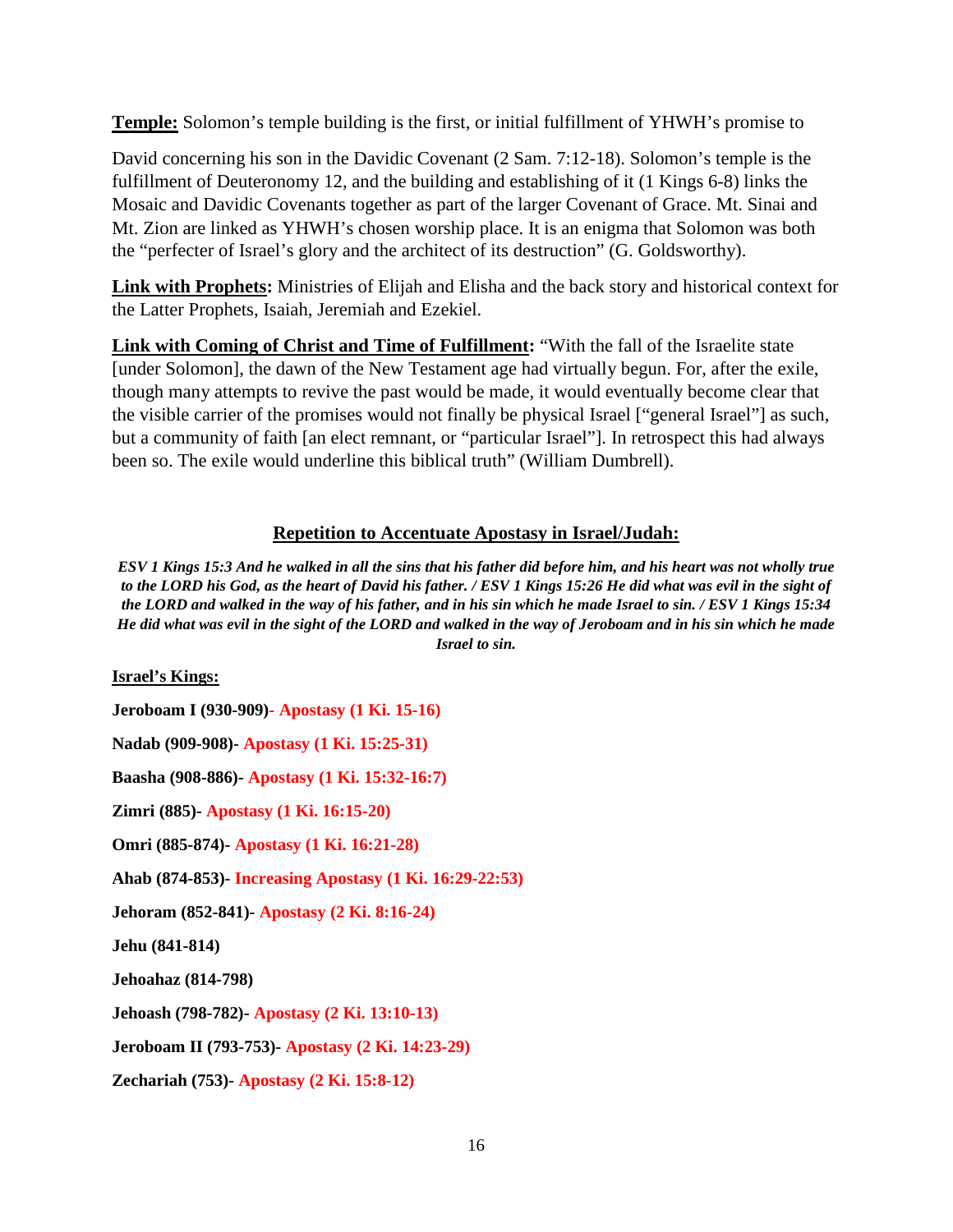**Shallum (752) Menahem (752-742)- Apostasy (2 Ki. 15:17-22) Pekahiah (742-740)- Apostasy (2 Ki. 15:23-26) Pekah (752-732)- Apostasy (2 Ki. 15:27-31) Israel taken into captivity (722 BC) Hoshea (732-723/22)- Apostasy (2 Ki. 17:1-6)**

### **Judah's Kings:**

- **Rehoboam (930-913)- "Evil in the eyes of the LORD (1 Ki. 14:21-31)**
- **Abijam (913-910)- Apostasy (15:1-8)**
- **Asa (910-869)- Covenantally Faithful (15:9-24)**
- **Jehoshaphat (872-848)**
- **Jehoram (Joram) (853-841)**
- **Ahaziah (853-852)- Apostasy (2 Ki. 8:25-29)**
- **[Athaliah] (841-835**
- **Joash (835-796)**
- **Amaziah (796-767)- Partial Covenant Keeper (2 Ki. 14:23-29)**
- **Azariah/Uzziah (792-740)**
- **Jotham (750-732)**
- **Ahaz (735-715)**
- **Hoshea (last king in the North)**
- **Hezekiah (729-686)- Covenantally Faithful (2 Ki. 18:1-19:4)**
- **Manasseh (697-642)- Increased Apostasy (2 Ki. 21:1-18)**
- **Amon (642-640)- Apostasy (2 Ki. 21:19-26)**
- **Josiah (640-609)- \*\*\*REFORMER OF GOD'S CHURCH- "SECOND DAVID"\*\*\***
- **Jehoahaz (609)- Apostasy (2 Ki. 23:31-37)**
- **Jehoiakim (609-598)**
- **Jehoiachin (598-597)**
- **Zedekiah (597-586)**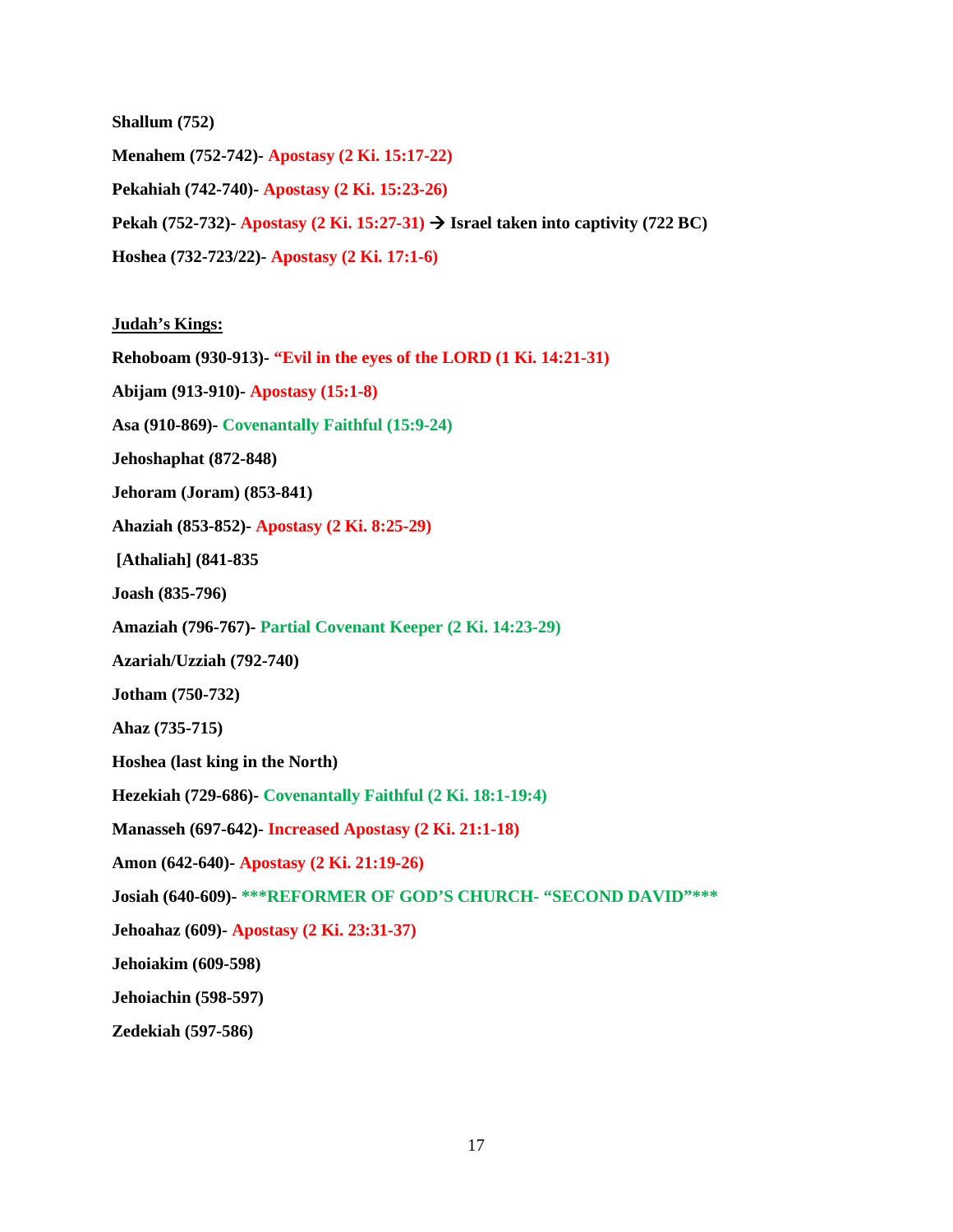**Prophets:** God was faithful to continue to speak His Word to His people; Elijah and Elisha were Gospel-preaching, miracle-performing, Spirit-filled, covenant prosecutors bringing covenant lawsuit against Israel because of her sins in accordance with the Mosaic Covenant.

**1 Kings 16 - 2Kings 10:** Elijah and Elisha are literarily central to the covenantal-historicaltheological story of Kings. Many miracles point to the advancement of the Kingdom and the heightening of God's redemptive-revelation activity, His gracious accommodation to speak even when Israel/Judah largely refuses to listen.

**Elijah and Elisha** are a "sneak preview" into the Consummation of the Kingdom in the ministries of John the Baptist (the figurative "Elijah" who was to come, Malachi 4:5-6, cf. Matt. 11:14; 17:12; John 1:21) and Jesus Christ (the figurative "Elisha" who was to come).

# **Elijah**

Elijah fed by ravens (17:1-7)

Elijah and the widow of Zarephath (17:8-24)

Elijah and Obadiah confront Ahab (18:1-16)

Elijah and Ahab's Prophets of Baal on Mount Carmel (18:17-46)

Jezebel threatens Elijah's life (19:1-3)

The LORD confronts Elijah (19:4-18)

Elijah anoints Elisha (19:19-21)

## **Elisha**

Elisha receives Elijah's mantle when he is taken to heaven in a chariot of fire (2K 2:1-25)

Elisha and the woman of Shunem (4:1-44)

Naaman commander of the Army of Syria healed of leprosy by Elisha (5:1-27)

Elisha and the axe head that floats (6:1-7)

The King of Syria seeks Elisha's life (6:8-7:20)

Elisha predicts a 7 year famine upon the land (8:1-3)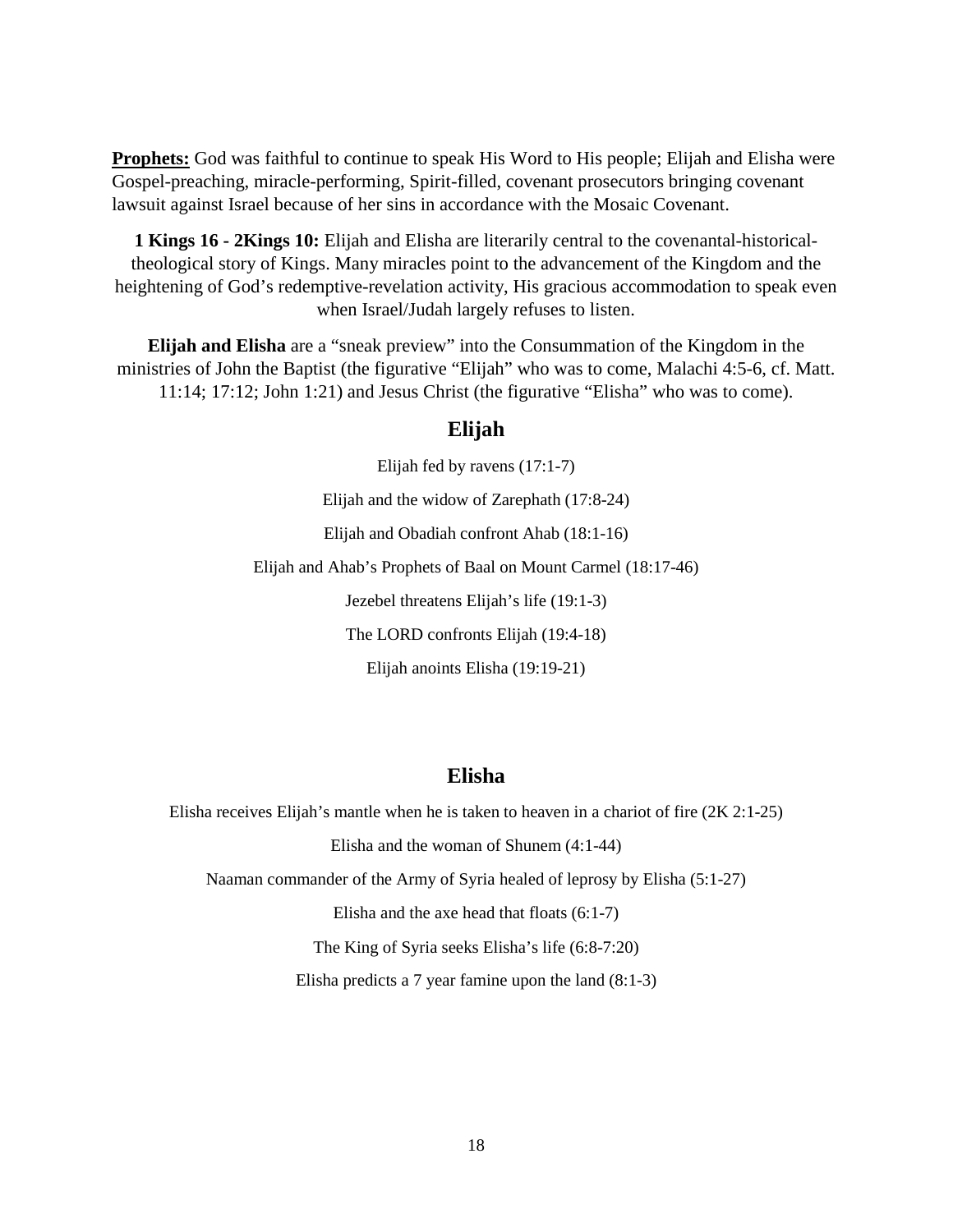| <b>Theme</b>                                                             | <b>Deuteronomy</b>                                                                        | <b>Judges</b>                                                                                                                                                                                                   | <b>Samuel</b>                                                                                                                                                   | <b>Kings</b>                                                                                                                                                                                                                                         | <b>Jesus</b><br><b>Christ</b>                                                                                                                                                                                                                                                                              |
|--------------------------------------------------------------------------|-------------------------------------------------------------------------------------------|-----------------------------------------------------------------------------------------------------------------------------------------------------------------------------------------------------------------|-----------------------------------------------------------------------------------------------------------------------------------------------------------------|------------------------------------------------------------------------------------------------------------------------------------------------------------------------------------------------------------------------------------------------------|------------------------------------------------------------------------------------------------------------------------------------------------------------------------------------------------------------------------------------------------------------------------------------------------------------|
| <b>KING</b>                                                              | Person and<br>Character of<br>Coming King -<br>Deut. 17:14-20 (cf.<br>Gen. 17:5-7; 49:10) | "No King in<br>Israel" - Judges<br>(17:6; 18:1;<br>19:1; 21:25)                                                                                                                                                 | King David, God's<br>faithful, yet flawed<br>King; God's<br>Chosen-Anointed-<br>Spirit-Filled-<br>Shepherd-King<br>from Bethlehem-<br>1 Sam. 15-16, 2<br>Sam. 7 | King Solomon<br>the Wise/Unwise<br>$-1$ Kings 3-11<br>(OT example of<br>simil Justus et<br>Peccator, cf.<br>Rom. 7:14-25)                                                                                                                            | Greater Son<br>of David,<br>God-<br>Incarnate;<br>Wisdom<br>Incarnate,<br>God's<br>completely<br>faithful King:<br>His Chosen-<br>Anointed-<br>Spirit-Filled-<br>Shepherd-<br>King, etc                                                                                                                    |
| <b>COVENANT</b>                                                          | Deut. 12; 28-<br>31/Unconditional-<br>Conditional<br>Aspects of<br>Covenant               | "No King in<br>Israel, all did<br>what was right<br>in their own<br>$eves' -$<br>Apostasy-<br>Covenant<br>Breaking of<br>people, yet<br>faithfulness of<br>YHWH in<br>raising up<br>Judge-Savior-<br>Deliverers | 2 Sam. 7<br>Psalm 89<br>Davidic Covenant,<br>both Unconditional<br>(Psa. 89:33-39)-<br>Conditional (Psa.<br>89:27-32) Aspects<br>of Covenant                    | Davidic<br>Covenant<br>Partially<br>fulfilled: David's<br>Son (Solomon, 2<br>Sam. 7:12-14),<br>recipient by faith<br>of Unconditional<br>covenant, but<br>disciplined with<br>Israel for<br>covenant-<br>breaking (2 Sam.<br>7:13-14; 1 Ki.<br>3:14) | Jesus Christ's<br>perfect<br>covenant-<br>keeping life<br>on behalf of<br>all believers-<br>elect, the<br>cross of Christ<br>where God's<br>wrath was<br>poured out on<br>Jesus for His<br>covenant-<br>breaking<br>people*                                                                                |
| <b>TABERNACLE-</b><br><b>TEMPLE-</b><br><b>DWELLING OF</b><br><b>GOD</b> | Deut. 12 (cf. 33:27)                                                                      | Apostasy in<br>Israel (God<br>preserves a<br>remnant)-<br>Grace is taken<br>for granted with<br>God in the<br>midst of His<br>people (worse<br>than the 40<br>years of<br>wilderness<br>wandering)              | God will build<br>David a House-<br>Dynasty-Eternal<br>Throne (2 Samuel<br>$7:12-17$                                                                            | Solomon the<br>Wise/Unwise<br>will build a<br>Permanent<br>Temple for God<br>$(1 Ki. 6-9)$                                                                                                                                                           | John 1:1-14-<br>Jesus is<br>David's<br>Greater and<br>More Faithful<br>Son, King<br>seated-<br>enthroned on<br>God's Eternal<br>Throne (Acts<br>2:29-36; Heb.<br>$1:1-4$ ), True<br>Temple<br>Builder (1<br>Cor. 3:16-17;<br>2 Cor. 6:16),<br>and God's<br>Holy Temple<br>in Himself<br>(John 2:19-<br>21) |

*\* See above section for how there is a real tension between unconditional and conditional covenants in the Bible, and only Jesus reliever this real tension: Jesus Christ as God made unconditional covenant with sinners; and and as man kept all the conditions of the covenant for His sinful elect.*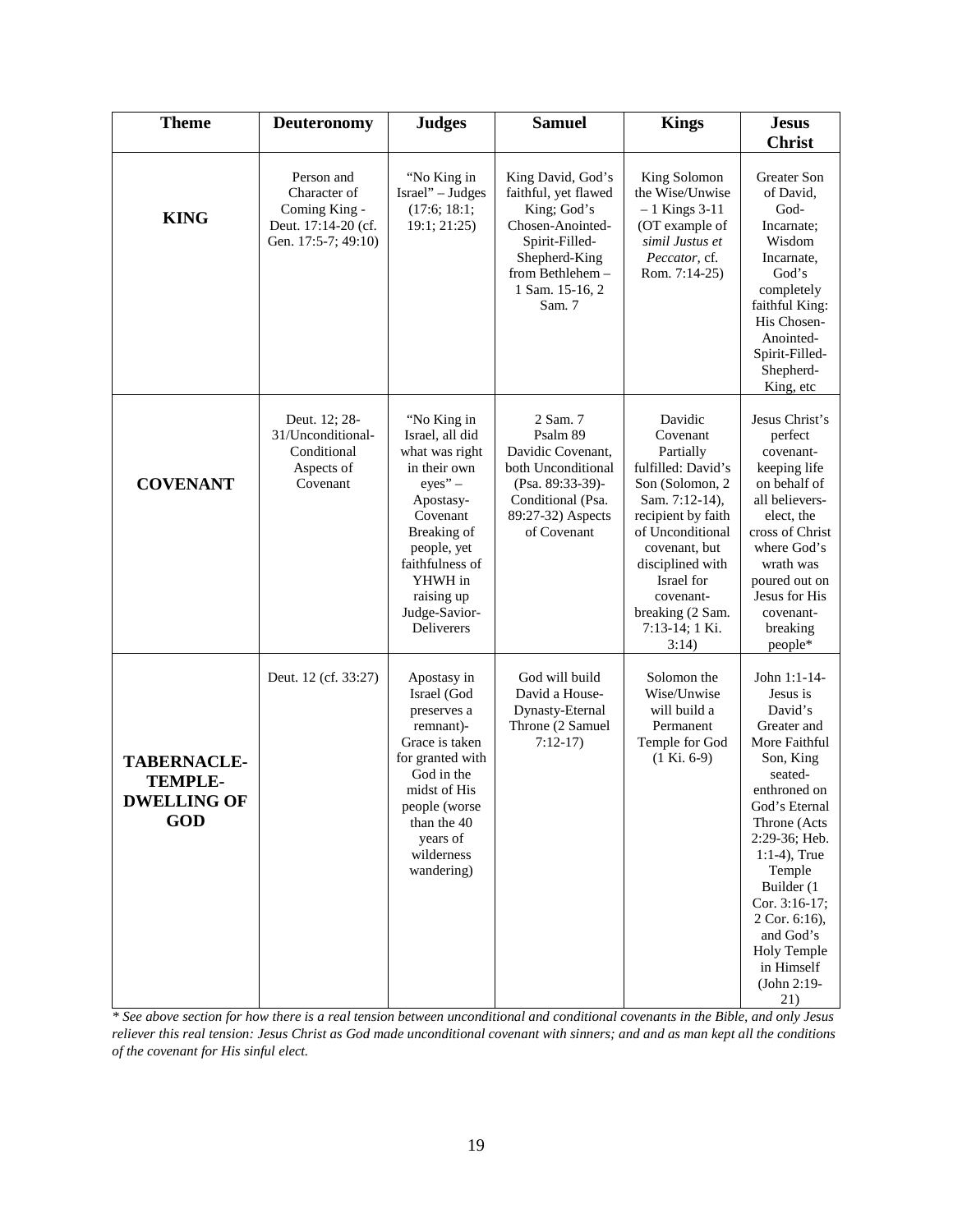# **God's Self-Revelation**: How is the Triune God revealed?

A patient God we should learn to fear as Lord as well as to please Him and love Him as our Father. He truly disciplines/chastens those he loves.

Though Kings is the "Decline and Fall of the Davidic Empire" God's promises of a Davidic King to sit on an eternal throne remain good, and God will bring these promises to pass in His perfect time.

# **Man's Sinful Condition**: What is FCF (Fallen Condition Focus)?

Even the wisest of men like King Solomon, even the godliest of men like King Josiah cannot redeem God's people from sinning and idolatry. We need Wisdom Incarnate, the Lord Jesus; We need a king much greater than David, Solomon, even Josiah (the "second David"!?).

Contrast Solomon's wisdom and his favor with God in chaps. 1-2, and then the decline and apostasy of his heart in chap. 11:

*ESV 1 Kings 11:1-5: Now King Solomon loved many foreign women, along with the daughter of Pharaoh: Moabite, Ammonite, Edomite, Sidonian, and Hittite women, 2 from the nations concerning which the LORD had said to the people of Israel, "You shall not enter into marriage with them, neither shall they with you, for surely they will turn away your heart after their gods." Solomon clung to these in love. 3 He had 700 wives, princesses, and 300 concubines. And his wives turned away his heart. 4 For when Solomon was old his wives turned away his heart after other gods, and his heart was not wholly true to the LORD his God, as was the heart of David his father. 5 For Solomon went after Ashtoreth the goddess of the Sidonians, and after Milcom the abomination of the Ammonites.*

# **Let us be watchful and aware of the sinful proclivities and propensities of our hearts (Prov. 4:23).**

## **Pastoral/Practical-Experiential Wisdom**: How then should I live?

Wisely and faithfully in service to our Wise and Holy King, the Lord Jesus Christ! Fear of the LORD is the beginning of our wisdom (Prov. 1:7). Fear God and keep His commandments for this is the whole duty of man (Eccl. 12:9-13).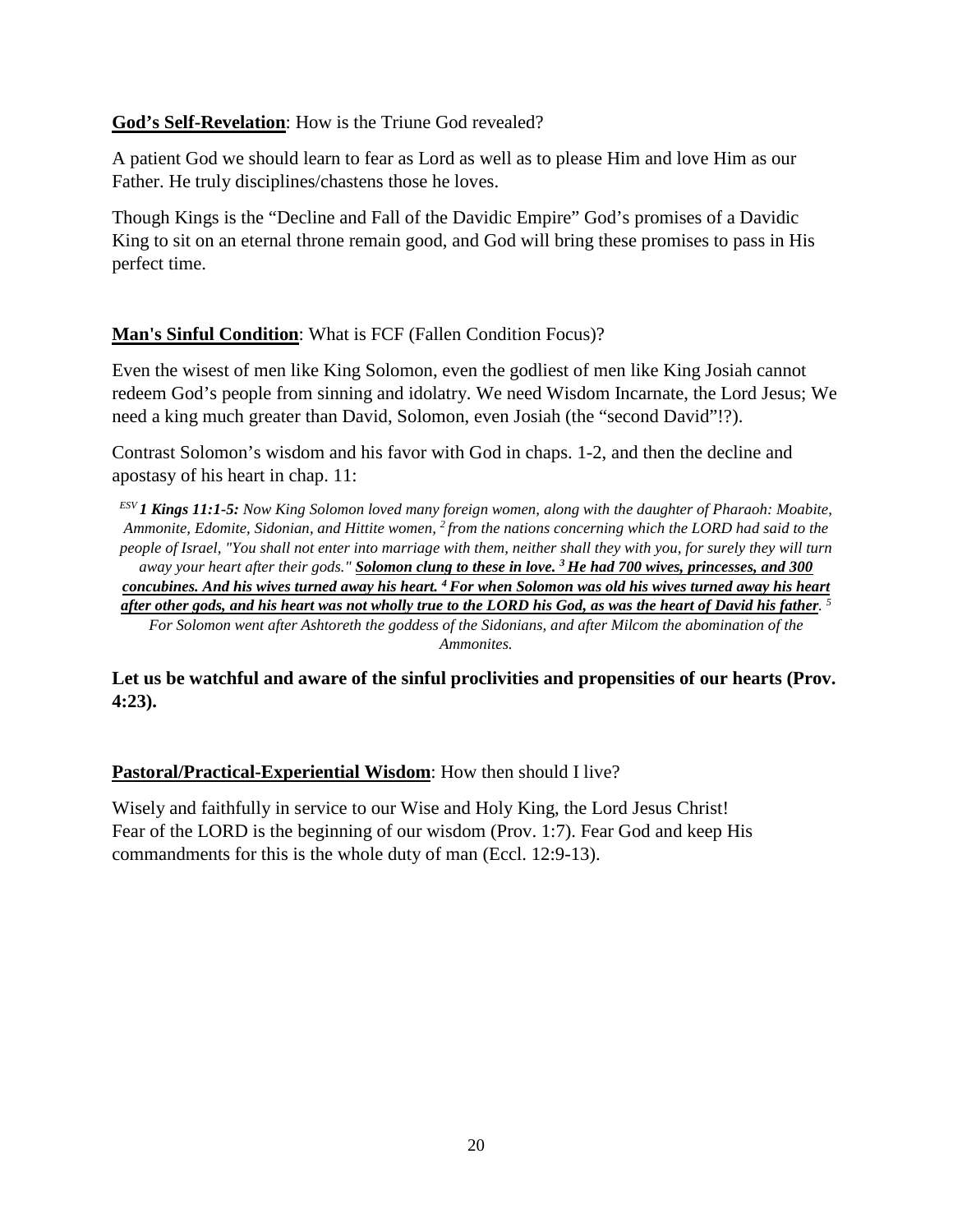### **Book of Kings- Biblical-Theological Summary and Outline- C. R. Biggs**

#### **I. Death of David/ Succession of Solomon (1Kings 1-12)**

- A. Adonijah exalts himself as king (1K 1:5-53)
- B. Nathan and Bathsheba secure Solomon's Kingship (1:11-31)
- C. Solomon anointed king by Zadok the priest (1:32-53)
- D. David's death and last wishes of covenant keeping (2:1-12)
- E. Adonijah is killed (2:13-27)
- F. Solomon secures his reign and the kingdom (2:28-46)
- G. Solomon: the wise and obedient Son of David, King of Israel (3:1-28)
- H. Solomon's great and vast kingdom (4:1-34)
- I. Solomon plans construction of the House of the LORD (5:1-18)
- J. Solomon begins construction of the House of the LORD (6:1-10)
- K. Solomon establishes covenant with the LORD and finishes the House of the LORD (6:11-38)
- L. Solomon builds his palace and furnishes the House of the LORD (7:1-51)
- M. Solomon brings up the Ark of the Covenant into the LORD's House (8:1-13)
- N. God's promises of his House to David are fulfilled (8:14-66)
- O. The LORD appears to Solomon to remind him and call him to covenant obedience (9:1-28)
- P. The Queen of Sheba visits and blesses Solomon—Solomon's riches (10:1-29)
- Q. King Solomon marries foreign women and commits idolatry in the eyes of the LORD (11:1- 13)
- R. God raises up adversaries to fight against Solomon (11:14-33)
- S. God's faithfulness to his covenant and Solomon's death (11:34-43)
- T. Solomon's sons: Rehoboam reigns over Judah and Benjamin; Jeroboam reigns over Israel in Apostasy (12:1-33)

### **II. Kings of Israel and Judah: Increasing Apostasy in Leadership (1Kings 13-16)**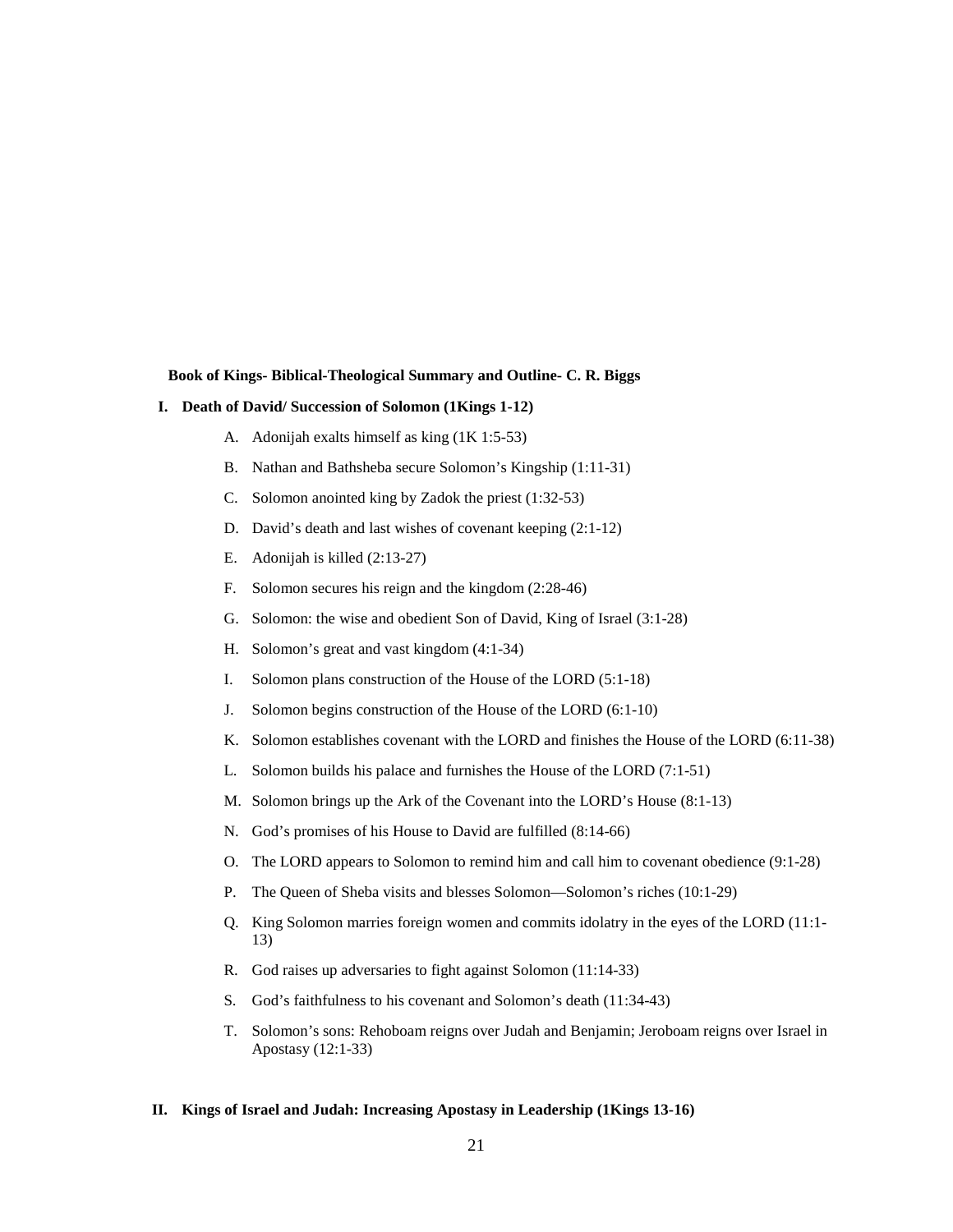- A. Man of God comes to Jeroboam, but he does not repent of his apostasy against the LORD (13:1-34)
- B. Ahijah the prophet prophesies against Jeroboam (14:1-20)
- C. Rehoboam and Judah do evil in the eyes of the LORD (14:21-31)
- D. Abijam reigns in Judah- Apostasy (15:1-8)
- E. Asa reigns in Judah- Covenant keeper (15:9-24)
- F. Nadab reigns in Israel- Apostasy (15:25-31)
- G. Baasha reigns in Israel- Apostasy (15:32-16:7)
- H. Elah reigns in Israel- Apostasy (16:8-14)
- I. Zimri reigns in Israel- Apostasy (16:15-20)
- J. Omri reigns in Israel- Apostasy (16:21-28)
- K. Ahab reigns in Israel- Increasing Apostasy (16:29-22:53)

### **III. Elijah and Elisha (1Kings 17-2Kings 8)**

- A. Elijah fed by ravens (17:1-7)
- B. Elijah and the widow of Zarephath (17:8-24)
- C. Elijah and Obadiah confront Ahab (18:1-16)
- D. Elijah and Ahab's Prophets of Baal on Mount Carmel (18:17-46)
- E. Jezebel threatens Elijah's life (19:1-3)
- F. The LORD confronts Elijah (19:4-18)
- G. Elijah anoints Elisha (19:19-21)
- H. Ben-Hadad attacks Samaria (20:1-12)
- I. Ahab defeats Ben-Hadad (20:13-43)
- J. Naboth's vineyard (21:1-29)
- K. Micaiah prophesies against King Ahab (22:1-40)
- L. Jehosaphat reigns in Judah- Covenant keeper (22:41-50)
- M. Ahaziah son of Ahab reigns in Israel- Apostasy (1K 22:51- 2K 1:18)
- N. Elisha receives Elijah's mantle when he is taken to heaven in a chariot of fire (2K 2:1-25)
- O. Jehoram son of Ahab reigns in Israel- Apostasy; King of Moab rebels (3:1-27)
- P. Elisha and the woman of Shunem (4:1-44)
- Q. Naaman commander of the Army of Syria healed of leprosy by Elisha (5:1-27)
- R. Elisha and the axe head that floats (6:1-7)
- S. The King of Syria seeks Elisha's life (6:8-7:20)
- T. Elisha predicts a 7 year famine upon the land (8:1-3)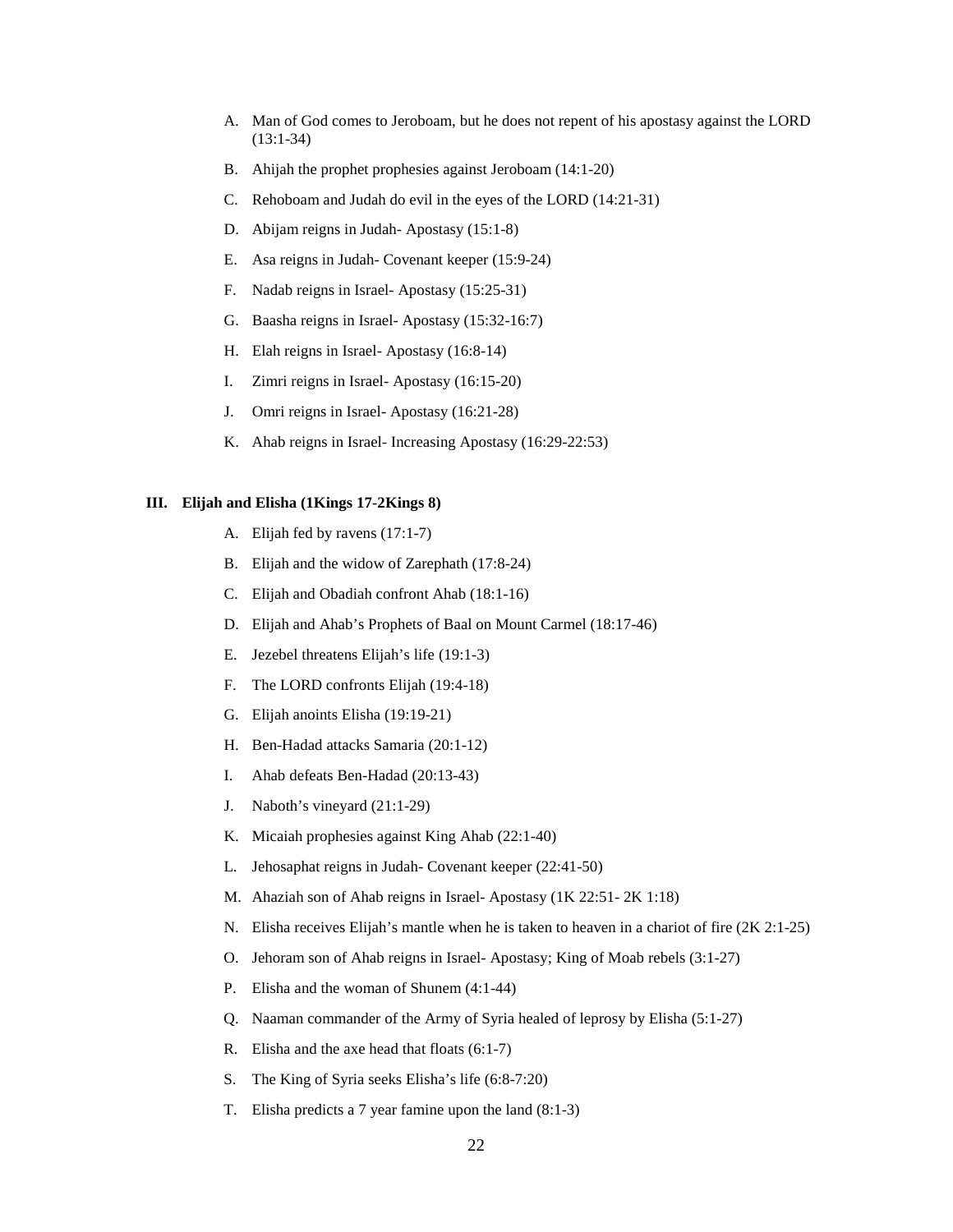- U. Hazael reigns after Ben-Hadad (8:4-15)
- V. Jehoram son of Ahab reigns in Israel- Apostasy (8:16-24)
- W. Ahaziah son of Jehoram reigns in Judah- Apostasy (8:25-29)

#### **IV. Kings of Israel and Judah: Increasing Apostasy in Leadership (2Kings 9-17)**

- A. Jehu anointed king in Israel and conspires against the House of Ahab (9:1-29)
- B. Jezebel is killed (9:30-37)
- C. Jehu orders the sons of Ahab to be beheaded and all of Ahab's House is destroyed according to the word of Elijah (10:1-17)
- D. Jehu destroys the altar of Baal and the priests of Baal (10:18-27)
- E. Jehu destroys worship of Ball but does evil in the eyes of the LORD; the LORD begins to cut off parts of Israel (10:28-36)
- F. Athaliah destroys the royal family but Josheba hides Joash the son of Ahaziah (11:1-3)
- G. Jehoida the priest anoints Joash king and Athaliah is killed (11:4-16)
- H. Jehoida and the king and people make a covenant with the LORD (11:17-21)
- I. Joash reigns in Judah (Jerusalem) with Jehoida the priest- Partial covenant keeper (12:1-21)
- J. Jehoahaz reigns in Israel (Samaria)- Apostasy; the LORD gives Israel over to their enemies (13:1-9)
- K. Jehoash reigns in Israel (Samaria)- Apostasy (13:10-13)
- L. Elisha dies (13:14-25)
- M. Amaziah reigns in Judah- Partial covenant keeper; Battles against Jehoash in Israel- Amaziah is defeated (14:1-22)
- N. Jeroboam son of Joash reigns in Samaria- Apostasy (14:23-29)
- O. Azariah son of Amaziah reigns in Judah- Partial covenant keeper; the LORD makes him a leper (15:1-7)
- P. Zechariah son of Jeroboam reigns briefly in Israel- Apostasy (15:8-12)
- Q. Shallum reigns briefly in Israel (15:13-16)
- R. Menahem son of Gad reigns briefly in Israel- Apostasy (15:17-22)
- S. Pekahiah son of Menahem reigns briefly in Israel- Apostasy (15:23-26)
- T. Pekah son of Remaliah reigns in Israel- Apostasy; Israel is taken captive by Assyria (c. 722 BC) (15:27-31)
- U. Jotham son of Uzziah reigns in Judah- Covenant keeper (15:32-38)
- V. Ahaz son of Jotham reigns in Judah- Apostasy; Jerusalem besieged and Ahaz seeks assistance from King Tiglath-pileser of Assyria (16:1-20)
- W. Hosheah son of Elah reigns in Israel- Apostasy; Samaria is besieged and captured by Assyria  $(17:1-6)$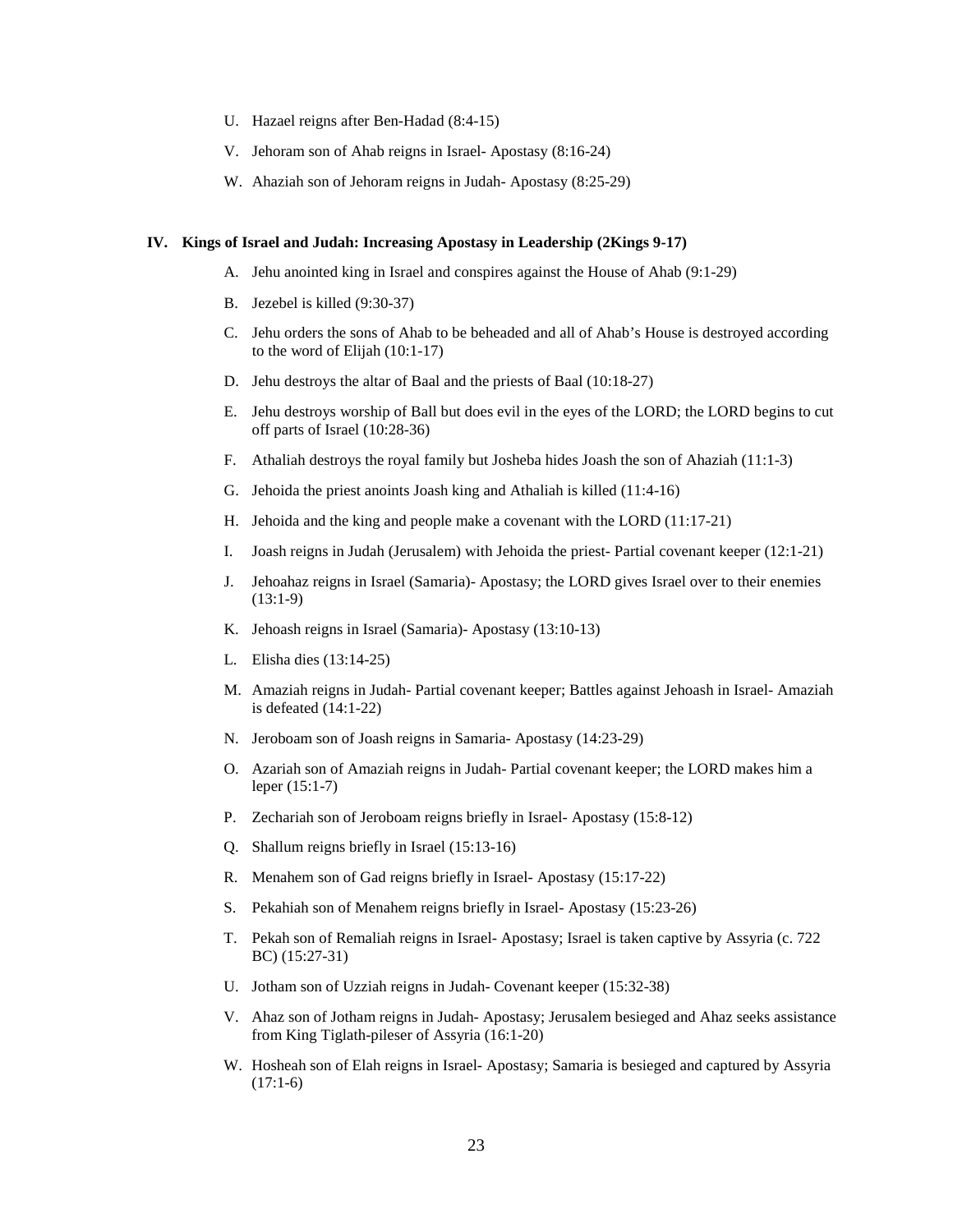- X. Israel is taken into Assyrian captivity because of covenant disobedience (c. 722 BC) (17:7-41)
	- 1. Important verse (v.33)- "So they feared the LORD but also served their own gods after the manner of the nations from among whom they had been carried away."

### **V. The Last Kings of Judah/ The Righteous Reign of Josiah/ The Capture of Jerusalem by the Babylonians (2Kings 18-25)**

- A. Hezekiah son of Ahaz reigns in Judah- Covenant keeper. He removes the altars of Baal from the land, keeps the covenant obediently, and does not follow after the King of Assyria; Judah is besieged and taken to Assyria (18:1-19:4)
- B. Hezekiah seeks Isaiah the Prophet's counsel; Isaiah prophesies of a remnant of Israel (v.31) (19:5-34)
- C. The Angel of the LORD slays 185,000 Assyrians (19:35-37)
- D. Hezekiah's sickness and recovery; Isaiah's prophecy of Babylonian captivity (20:1-21)
- E. Manasseh son of Hezekiah reigns in Judah (Jerusalem)- Increased apostasy (21:1-18)
- F. Amon son of Manasseh reigns briefly in Judah (Jerusalem)- Apostasy (21:19-26)
- G. Josiah son of Amon reigns in Judah- Increased covenant keeping; the Book of the Covenant is recovered (22:1-20)
- H. Josiah calls together the people and reads the Book of the Covenant; he kills the prophets of Baal and destroys the altars of idolatry (23:1-20)
- I. Josiah calls for the people to keep the Passover (23:21-30)
- J. Johoahaz reigns in Juda (Jerusalem)- Apostasy (23:31-37)
- K. Nebuchadnezzar King of Babylon; Judah is destroyed for the sins of King Manasseh; (v.20) "For because of the anger of the LORD it came to the point in Jerusalem and Judah that he cast them out from his presence" (24:1-20)
- L. Nebuchadnezzar destroys Jerusalem and burns down the temple and kills the priests; he destroys the king's palace and the walls of Jerusalem (25:1-26)
- M. Evil-merodach King of Babylon makes Johiachim, former King of Judah, prime minister of Babylon (25:27-30)

### **Book of Kings Storyline**

**I Kings 1-12:** The glory of David is passing but because of the LORD's faithfulness and promises made to David, Solomon takes the throne. Solomon prays for wisdom to lead the people, but wisdom is consistent with keeping the covenant of God; Solomon unfortunately succumbs to the great temptations of his foreign wives as Moses had warned in Deuteronomy. Although the land has rest under Solomon and he builds a House for the LORD, things are not what they should be in Jerusalem. This section ends with the evil sons of Solomon taking the throne in Judah and Israel: Rehoboam who temporarily obeys then commits apostasy and Jeroboam who is apostate from the beginning. In all the Book of Kings, there is the motif "X King did evil in the eyes of the LORD" or "X King kept the covenant as his father David before him." The majority of the kings are apostate particularly in Israel; but Judah is not far behind it her apostasy.

**I Kings 13-16:** This section serves as a break between the fair rule of Solomon and the apostate kings of Israel who "do evil in the eyes of the LORD" and serve the baals. This apostasy escalates until the